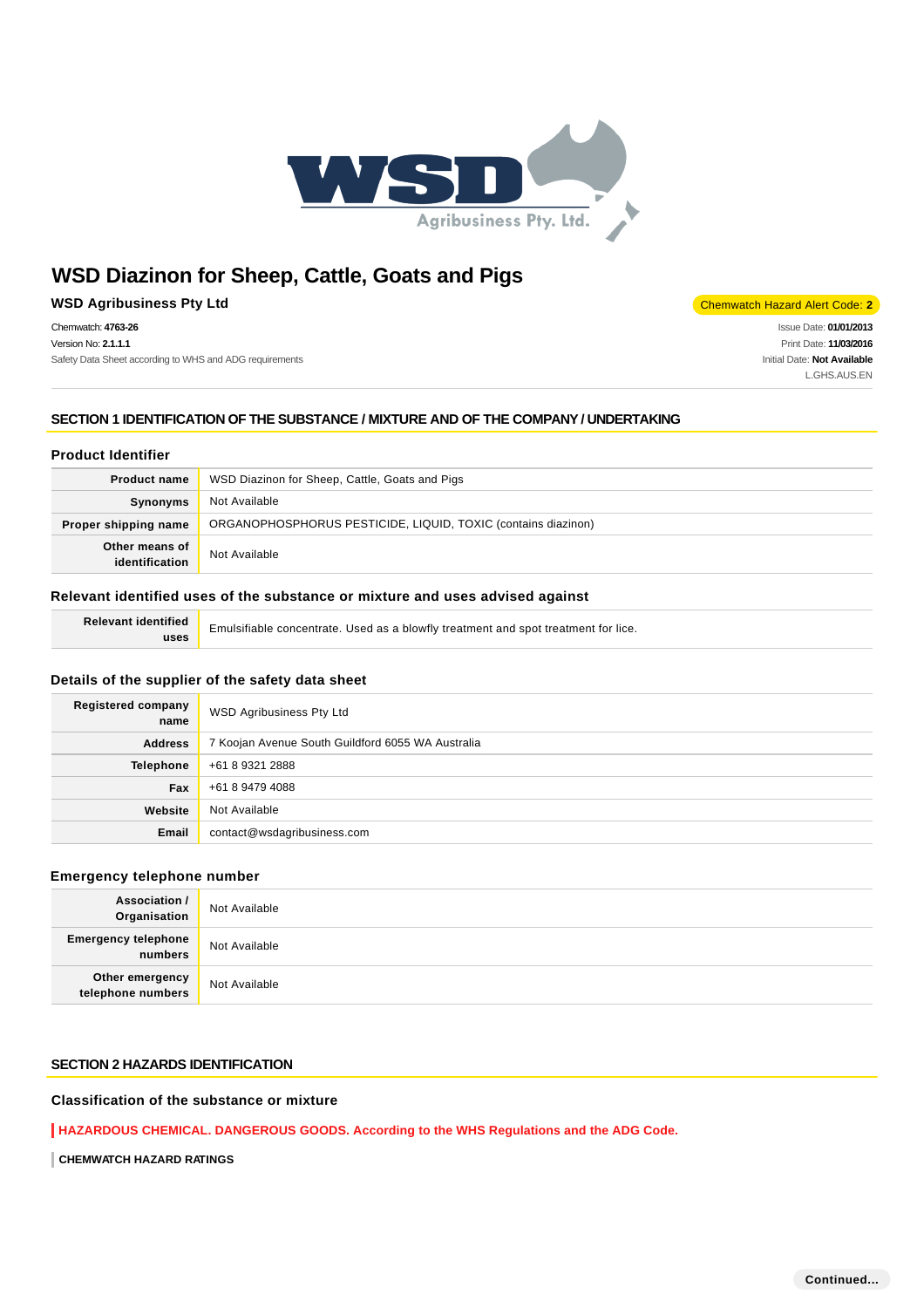|                     | Min | Max |                              |
|---------------------|-----|-----|------------------------------|
| Flammability        |     |     |                              |
| Toxicity            | 2   |     | $0 =$ Minimum                |
| <b>Body Contact</b> | 2   |     | $1 = 1$ $\Omega$             |
| Reactivity          |     |     | $2 =$ Moderate<br>$3 = High$ |
| Chronic             |     |     | $4 =$ Extreme                |

| <b>Poisons Schedule</b>       | S6                                                                                                                                                                                                                 |
|-------------------------------|--------------------------------------------------------------------------------------------------------------------------------------------------------------------------------------------------------------------|
| Classification <sup>[1]</sup> | Acute Toxicity (Dermal) Category 4, Eye Irritation Category 2A, Specific target organ toxicity - single exposure Category 3<br>(narcotic effects), Aspiration Hazard Category 1, Chronic Aquatic Hazard Category 2 |
| Legend:                       | 1. Classified by Chemwatch; 2. Classification drawn from HSIS; 3. Classification drawn from EC Directive 1272/2008 - Annex<br>VI                                                                                   |
|                               |                                                                                                                                                                                                                    |

## **Label elements**

 $\overline{\phantom{a}}$ 



**SIGNAL WORD DANGER**

#### **Hazard statement(s)**

| H312          | Harmful in contact with skin.                         |
|---------------|-------------------------------------------------------|
| H319          | Causes serious eye irritation.                        |
| H336          | May cause drowsiness or dizziness.                    |
| H304          | May be fatal if swallowed and enters airways.         |
| H411          | Toxic to aquatic life with long lasting effects.      |
| <b>AUH066</b> | Repeated exposure may cause skin dryness and cracking |

### **Precautionary statement(s) Prevention**

| P <sub>271</sub> | Use only outdoors or in a well-ventilated area.                            |  |
|------------------|----------------------------------------------------------------------------|--|
| P <sub>261</sub> | Avoid breathing dust/fume/gas/mist/vapours/spray.                          |  |
| P273             | Avoid release to the environment.                                          |  |
| P280             | Wear protective gloves/protective clothing/eye protection/face protection. |  |

## **Precautionary statement(s) Response**

| P301+P310      | IF SWALLOWED: Immediately call a POISON CENTER or doctor/physician.                                                                 |
|----------------|-------------------------------------------------------------------------------------------------------------------------------------|
| P331           | Do NOT induce vomiting.                                                                                                             |
| P363           | Wash contaminated clothing before reuse.                                                                                            |
| P305+P351+P338 | IF IN EYES: Rinse cautiously with water for several minutes. Remove contact lenses, if present and easy to do. Continue<br>rinsing. |
| P312           | Call a POISON CENTER or doctor/physician if you feel unwell.                                                                        |
| P337+P313      | If eye irritation persists: Get medical advice/attention.                                                                           |
| P391           | Collect spillage.                                                                                                                   |
| P302+P352      | IF ON SKIN: Wash with plenty of soap and water.                                                                                     |
| P304+P340      | IF INHALED: Remove victim to fresh air and keep at rest in a position comfortable for breathing.                                    |

### **Precautionary statement(s) Storage**

| 2405      | Store locked up.                                                 |
|-----------|------------------------------------------------------------------|
| P403+P233 | Store in a well-ventilated place. Keep container tightly closed. |

## **Precautionary statement(s) Disposal**

**P501** Dispose of contents/container in accordance with local regulations.

#### **SECTION 3 COMPOSITION / INFORMATION ON INGREDIENTS**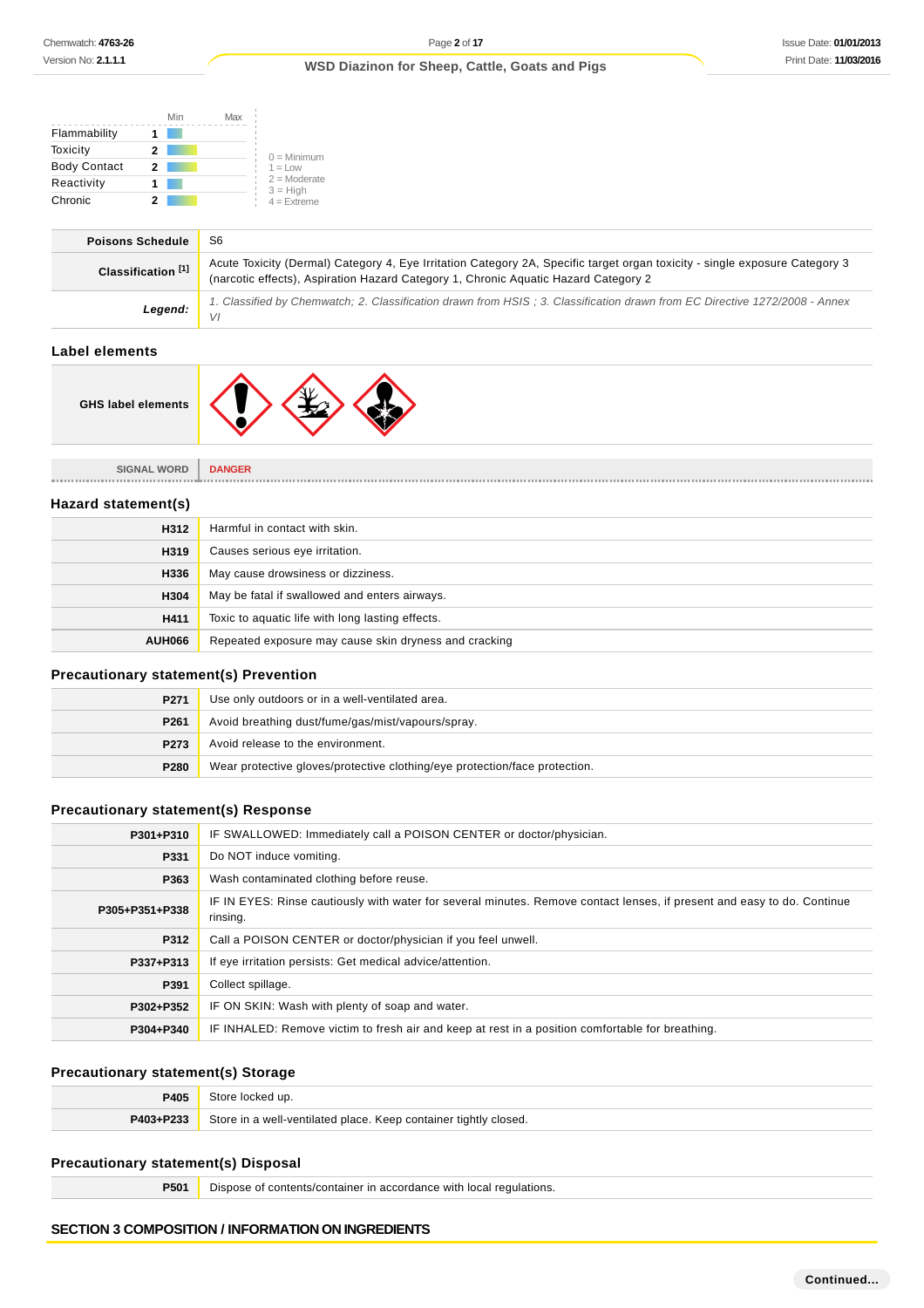### **Substances**

See section below for composition of Mixtures

#### **Mixtures**

| <b>CAS No</b> | %[weight]   | <b>Name</b>                                      |
|---------------|-------------|--------------------------------------------------|
| 64742-94-5    | 65-75       | solvent naphtha petroleum, heavy aromatic        |
| 333-41-5      | $21 - 22.2$ | diazinon                                         |
|               |             | (200g/L)                                         |
| Not Available | $10 - 15$   | emulsifiers, proprietary                         |
|               | balance     | other ingredients determined not to be hazardous |

## **SECTION 4 FIRST AID MEASURES**

#### **Description of first aid measures**

| <b>Eye Contact</b>  | If this product comes in contact with the eyes:<br>Immediately hold eyelids apart and flush the eye continuously with running water.<br>Ensure complete irrigation of the eye by keeping eyelids apart and away from eye and moving the eyelids by occasionally<br>lifting the upper and lower lids.<br>▶ Continue flushing until advised to stop by the Poisons Information Centre or a doctor, or for at least 15 minutes.<br>Transport to hospital or doctor without delay.<br>▶ Removal of contact lenses after an eye injury should only be undertaken by skilled personnel.                                                                                                                                                                                                                             |
|---------------------|---------------------------------------------------------------------------------------------------------------------------------------------------------------------------------------------------------------------------------------------------------------------------------------------------------------------------------------------------------------------------------------------------------------------------------------------------------------------------------------------------------------------------------------------------------------------------------------------------------------------------------------------------------------------------------------------------------------------------------------------------------------------------------------------------------------|
| <b>Skin Contact</b> | If product comes in contact with skin:<br>• Contact a Poisons Information Centre or a doctor.<br>DO NOT allow clothing wet with product to remain in contact with skin, strip all contaminated clothing including boots.<br>• Quickly wash affected areas vigorously with soap and water.<br>► DO NOT give anything by mouth to a patient showing signs of narcosis, i.e. losing consciousness.<br>Give atropine if instructed.<br>DO NOT delay, get to a doctor or hospital quickly.                                                                                                                                                                                                                                                                                                                         |
| Inhalation          | If spray mist, vapour are inhaled, remove from contaminated area.<br>• Contact a Poisons Information Centre or a doctor at once.<br>► Lay patient down in a clean area and strip any clothing wet with spray.<br>▶ Prostheses such as false teeth, which may block airway, should be removed, where possible, prior to initiating first aid<br>procedures.<br>Apply artificial respiration if not breathing, preferably with a demand valve resuscitator, bag-valve mask device, or pocket<br>mask as trained. Perform CPR if necessary.<br>► DO NOT give anything by mouth to a patient showing signs of narcosis, i.e. losing consciousness.<br>Give atropine if instructed.<br>Get to doctor or hospital quickly.                                                                                          |
| Ingestion           | If swallowed:<br>• Contact a Poisons Information Centre or a doctor at once.<br>If swallowed, activated charcoal may be advised.<br>Give atropine if instructed.<br><b>EXECUTE: REFER FOR MEDICAL ATTENTION WITHOUT DELAY.</b><br>In the mean time, qualified first-aid personnel should treat the patient following observation and employing supportive<br>measures as indicated by the patient's condition.<br>If the services of a medical officer or medical doctor are readily available, the patient should be placed in his/her care and<br>a copy of the SDS should be provided.<br>Further action will be the responsibility of the medical specialist.<br>If medical attention is not available on the worksite or surroundings send the patient to a hospital together with a copy of<br>the SDS. |

#### **Indication of any immediate medical attention and special treatment needed**

For acute or short term repeated exposures to petroleum distillates or related hydrocarbons:

- Primary threat to life, from pure petroleum distillate ingestion and/or inhalation, is respiratory failure.
- Patients should be quickly evaluated for signs of respiratory distress (e.g. cyanosis, tachypnoea, intercostal retraction, obtundation) and given oxygen. Patients with inadequate tidal volumes or poor arterial blood gases (pO2 50 mm Hg) should be intubated.
- Arrhythmias complicate some hydrocarbon ingestion and/or inhalation and electrocardiographic evidence of myocardial injury has been reported; intravenous lines and cardiac monitors should be established in obviously symptomatic patients. The lungs excrete inhaled solvents, so that hyperventilation improves clearance.
- A chest x-ray should be taken immediately after stabilisation of breathing and circulation to document aspiration and detect the presence of pneumothorax.
- Epinephrine (adrenalin) is not recommended for treatment of bronchospasm because of potential myocardial sensitisation to catecholamines. Inhaled cardioselective bronchodilators (e.g. Alupent, Salbutamol) are the preferred agents, with aminophylline a second choice.
- Lavage is indicated in patients who require decontamination; ensure use of cuffed endotracheal tube in adult patients. [Ellenhorn and Barceloux: Medical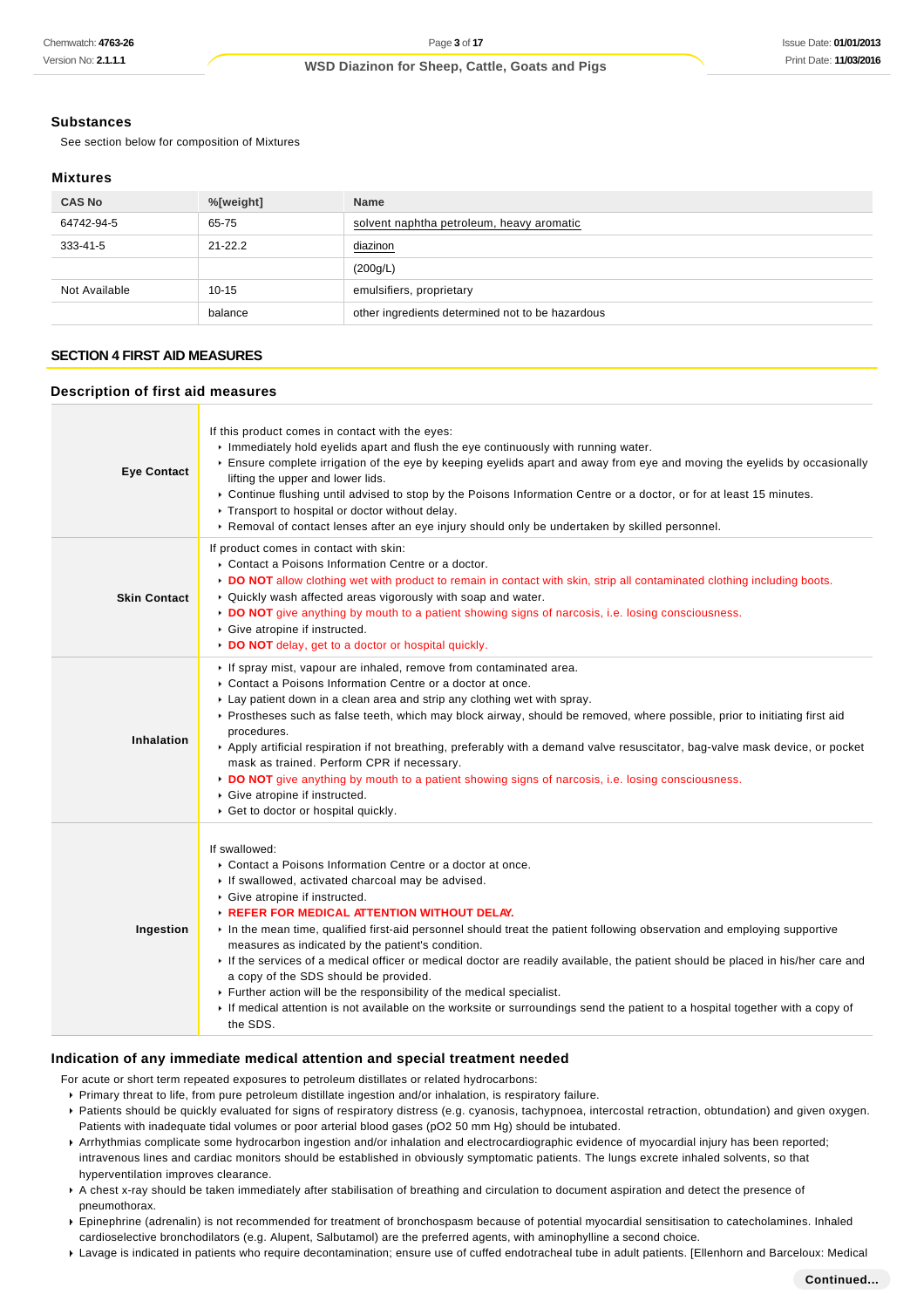#### Toxicology]

Any material aspirated during vomiting may produce lung injury. Therefore emesis should not be induced mechanically or pharmacologically. Mechanical means should be used if it is considered necessary to evacuate the stomach contents; these include gastric lavage after endotracheal intubation. If spontaneous vomiting has occurred after ingestion, the patient should be monitored for difficult breathing, as adverse effects of aspiration into the lungs may be delayed up to 48 hours.

- Most organophosphate compounds are rapidly well absorbed from the skin, conjunctiva, gastro-intestinal tract and lungs.
- They are detoxified by Cytochrome P450-mediated monoxygenases in the liver but some metabolites are more toxic than parent compounds.
- Metabolites are usually detected 12-48 hours postexposure.
- ▶ Organophosphates phosphorylate acetylcholinesterase with resultant accumulation of large amounts of acetylcholine causing initial stimulation, then exhaustion of cholinergic synapse.
- gamma-aminobutyric acid (GABA)-ergic and dopaminergic pathways provide compensatory inhibition.
- The clinical manifestation of organophosphate toxicity results from muscarinic, nicotinic and CNS symptoms.
- A garlic-like odour emanating from the patient or involved container may aid the diagnosis.
- Immediate life-threatening symptoms usually are respiratory problems.
- Frequent suction and, if necessary, endotracheal intubation and assisted ventilation may be necessary to maintain adequate oxygenation.
- Theophylline compounds, to treat bronchospasm, should be used cautiously as they may lower the seizure threshold.
- Excessive secretions and bronchospasm should respond to adequate doses of atropine.
- Diazepam is the drug of choice for convulsions.
- Usual methods of decontamination, (activated charcoal and cathartics) should be used when patients present within 4-6 hours postexposure.
- The administration of atropine, as an antidote, does not require confirmation by acetylcholinesterase levels. Severely poisoned patients develop marked resistance to the usual doses of atropine. [Atropine should not be given to a cyanosed patient - ICI] **NOTE:** Hypoxia must be corrected before atropine is given. For adult: 2 mg repeatedly SC or IV until atropinization is achieved and maintained (atropinization is characterised by decreased bronchial secretions, heart rate >100 bpm, dry mouth, diluted pupils).
- ▶ Pralidoxime (2-PAM, Protopam) is a specific antidote when given within 24 hours and perhaps up to 36-48 hours postexposure. Although it ameliorates muscle weakness, fasciculations and alterations of consciousness, it does not relieve bronchospasm or bronchorrhea and must be given concurrently with atropine. **NOTE:** Pralidoxime should be given as an adjunct to, **NOT** a replacement for atropine and should be given in every case where atropine therapy is deemed necessary. Traditional dose: 1 g (or 2 g in severe cases) by slow IV injection over 5-10 minutes. 1-2 g, 4 hourly (maximum dose 12 g in 24 hours) until clinical and analytical recovery is achieved and maintained.
- Avoid parasympathomimetic agents. Phenothiazines and antihistamines may potentiate organophosphate activity. [Ellenhorn and Barceloux: Medical **Toxicology**

**NOTE:** Acute pancreatitis in organophosphate intoxication may be more common than reported. The possible pathogenesis of pancreatic insult are excessive cholinergic stimulation of the pancreas and ductular hypertension. Early recognition and appropriate therapy for acute pancreatitis may lead to an improved prognosis.

Cheng-Tin Hsiao, et al; Clinical Toxicology 34(3), 343-347 (1996)

#### BIOLOGICAL EXPOSURE INDEX - BEI

| These represent the determinants observed in specimens collected from a healthy worker exposed at the Exposure Standard (ES or TLV): |                              |               |          |  |  |
|--------------------------------------------------------------------------------------------------------------------------------------|------------------------------|---------------|----------|--|--|
| Determinant                                                                                                                          | Index                        | Sampling Time | Comments |  |  |
| 1. Cholinesterase activity in red cells                                                                                              | 70% of individual's baseline | Discretionary | NS       |  |  |

B: Background levels occur in specimens collected from subjects **NOT** exposed

NS:Non-specific determinant; Also observed after exposure to other materials

SQ:Semi-quantitative determinant; Interpretation may be ambiguous. Should be used as a screening test or confirmatory test.

Some jurisdictions require that health surveillance be conducted on occupationally exposed workers. Such surveillance should emphasise

- demography, occupational and medical history and health advice
- physical examination
- baseline estimation of red cell and plasma cholinesterase activity levels by the Ellman method. Estimation of red cell and plasma cholinesterase activity towards the end of the working day

#### **SECTION 5 FIREFIGHTING MEASURES**

#### **Extinguishing media**

- Water spray or fog.
- Foam.
- Dry chemical powder.
- ▶ BCF (where regulations permit).
- Carbon dioxide.

#### **Special hazards arising from the substrate or mixture**

**Fire Incompatibility**

Avoid contamination with oxidising agents i.e. nitrates, oxidising acids, chlorine bleaches, pool chlorine etc. as ignition may result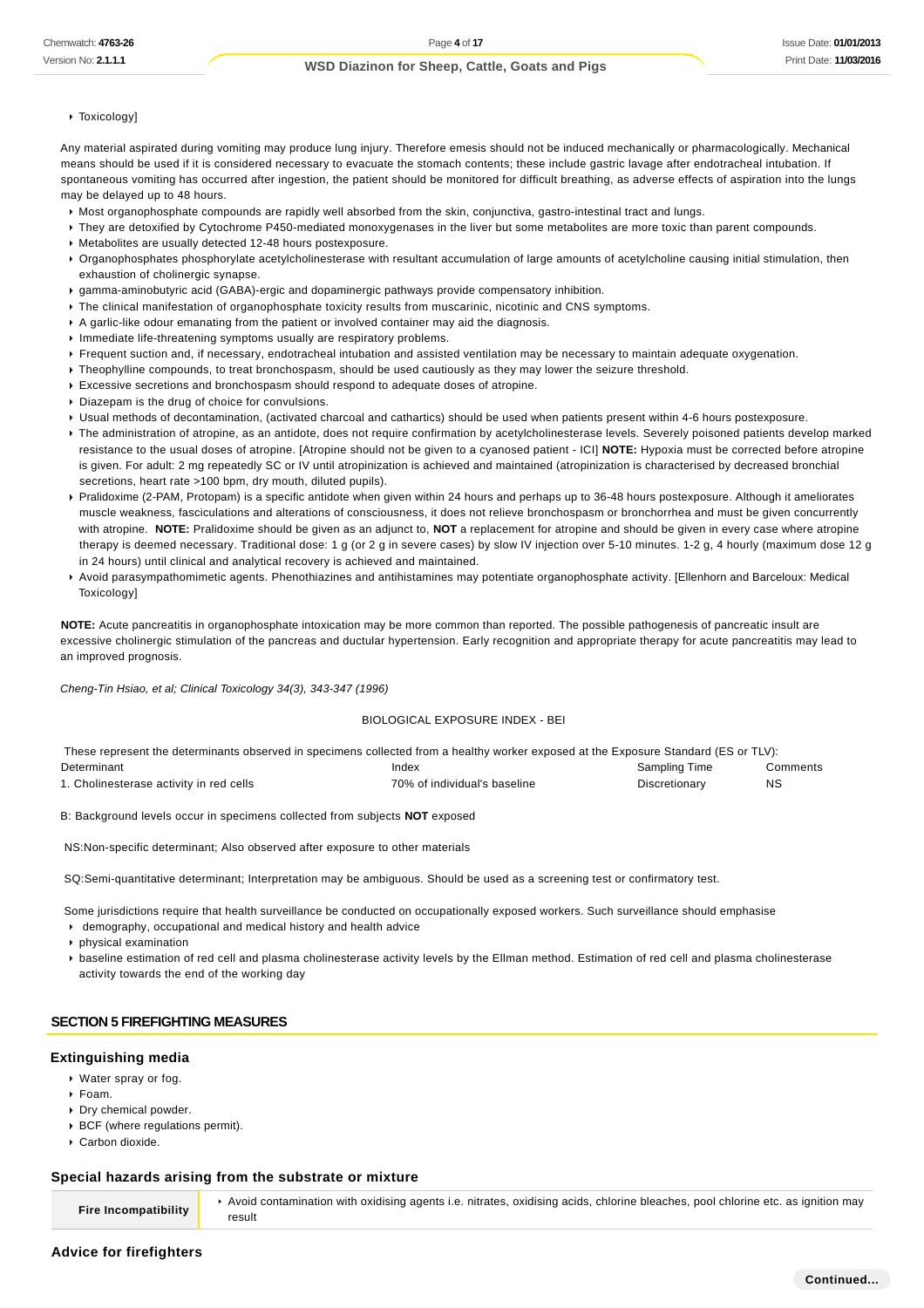| <b>Fire Fighting</b>         | Alert Fire Brigade and tell them location and nature of hazard.<br>• Wear full body protective clothing with breathing apparatus.<br>► Prevent, by any means available, spillage from entering drains or water course.<br>▶ Use fire fighting procedures suitable for surrounding area.<br>Do not approach containers suspected to be hot.<br>► Cool fire exposed containers with water spray from a protected location.<br>If safe to do so, remove containers from path of fire.<br>Equipment should be thoroughly decontaminated after use. |
|------------------------------|------------------------------------------------------------------------------------------------------------------------------------------------------------------------------------------------------------------------------------------------------------------------------------------------------------------------------------------------------------------------------------------------------------------------------------------------------------------------------------------------------------------------------------------------|
| <b>Fire/Explosion Hazard</b> | • Combustible.<br>Slight fire hazard when exposed to heat or flame.<br>► Heating may cause expansion or decomposition leading to violent rupture of containers.<br>• On combustion, may emit toxic fumes of carbon monoxide (CO).<br>May emit acrid smoke.<br>• Mists containing combustible materials may be explosive.<br>Combustion products include; carbon dioxide (CO2) nitrogen oxides (NOx) phosphorus oxides (POx) sulfur oxides (SOx)<br>other pyrolysis products typical of burning organic materialMay emit poisonous fumes.       |

#### **SECTION 6 ACCIDENTAL RELEASE MEASURES**

#### **Personal precautions, protective equipment and emergency procedures**

| <b>Minor Spills</b> | Remove all ignition sources.<br>Clean up all spills immediately.<br>Avoid breathing vapours and contact with skin and eyes.<br>► Control personal contact with the substance, by using protective equipment.<br>Contain and absorb spill with sand, earth, inert material or vermiculite.<br>$\cdot$ Wipe up.<br>▶ Place in a suitable, labelled container for waste disposal. |             |                    |                |        |            |                    |
|---------------------|--------------------------------------------------------------------------------------------------------------------------------------------------------------------------------------------------------------------------------------------------------------------------------------------------------------------------------------------------------------------------------|-------------|--------------------|----------------|--------|------------|--------------------|
|                     | Environmental hazard - contain spillage.<br>Chemical Class: organophosphates<br>For release onto land: recommended sorbents listed in order of priority.                                                                                                                                                                                                                       |             |                    |                |        |            |                    |
|                     | <b>SORBENT</b><br><b>TYPE</b>                                                                                                                                                                                                                                                                                                                                                  | <b>RANK</b> | <b>APPLICATION</b> |                |        | COLLECTION | <b>LIMITATIONS</b> |
|                     | <b>LAND SPILL - SMALL</b>                                                                                                                                                                                                                                                                                                                                                      |             |                    |                |        |            |                    |
|                     | cross-linked polymer - particulate                                                                                                                                                                                                                                                                                                                                             |             |                    | 1              | shovel | shovel     | R, W, SS           |
|                     | cross-linked polymer - pillow                                                                                                                                                                                                                                                                                                                                                  |             |                    | 1              | throw  | pitchfork  | R, DGC, RT         |
|                     | wood fiber - pillow                                                                                                                                                                                                                                                                                                                                                            |             |                    | 1              | throw  | pitchfork  | R,P, DGC, RT       |
|                     | foamed glass - pillow                                                                                                                                                                                                                                                                                                                                                          |             |                    | $\overline{2}$ | shovel | shovel     | R, W, P, DGC       |
|                     | sorbent clay - particulate                                                                                                                                                                                                                                                                                                                                                     |             |                    | $\overline{2}$ | shovel | shovel     | R, I, P            |
|                     | wood fibre - particulate                                                                                                                                                                                                                                                                                                                                                       |             |                    | 3              | shovel | shovel     | R.W. P. DGC        |
|                     | LAND SPILL - MEDIUM                                                                                                                                                                                                                                                                                                                                                            |             |                    |                |        |            |                    |
|                     | cross-linked polymer -particulate                                                                                                                                                                                                                                                                                                                                              |             |                    | $\mathbf{1}$   | blower | skiploader | R, W, SS           |
| <b>Major Spills</b> | sorbent clay - particulate                                                                                                                                                                                                                                                                                                                                                     |             |                    | $\overline{2}$ | blower | skiploader | R, I, P            |
|                     | polypropylene - particulate                                                                                                                                                                                                                                                                                                                                                    |             |                    | $\overline{2}$ | blower | skiploader | R, SS, DGC         |
|                     | expanded mineral - particulate                                                                                                                                                                                                                                                                                                                                                 |             |                    | 3              | blower | skiploader | R, I, W, P, DGC    |
|                     | wood fiber- particulate                                                                                                                                                                                                                                                                                                                                                        |             |                    | 3              | blower | skiploader | R, W, P, DGC       |
|                     | polypropylene - mat                                                                                                                                                                                                                                                                                                                                                            |             |                    | 3              | throw  | skiploader | DGC, RT            |

R; Not reusable

I: Not incinerable

P: Effectiveness reduced when rainy

RT:Not effective where terrain is rugged

SS: Not for use within environmentally sensitive sites

W: Effectiveness reduced when windy

Reference: Sorbents for Liquid Hazardous Substance Cleanup and Control;

R.W Melvold et al: Pollution Technology Review No. 150: Noyes Data Corporation 1988

Clear area of personnel and move upwind.

- Alert Fire Brigade and tell them location and nature of hazard.
- Wear full body protective clothing with breathing apparatus.

Prevent, by any means available, spillage from entering drains or water course.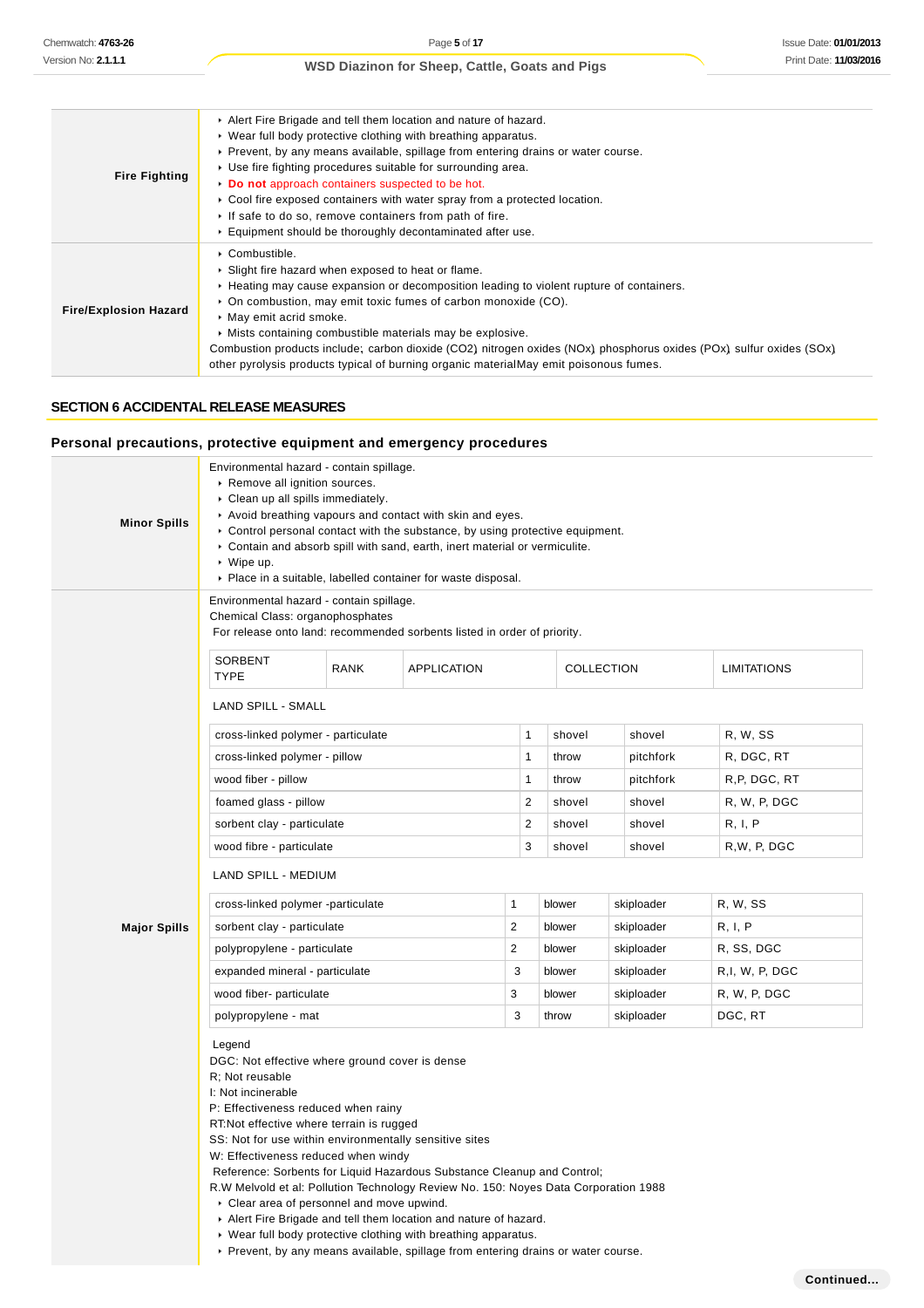| ▶ Stop leak if safe to do so.                                                                                           |
|-------------------------------------------------------------------------------------------------------------------------|
| Contain spill with sand, earth or vermiculite.                                                                          |
| • Collect recoverable product into labelled containers for recycling.                                                   |
| • Neutralise/decontaminate residue (see Section 13 for specific agent).                                                 |
| • Collect solid residues and seal in labelled drums for disposal.                                                       |
| ▶ Wash area and prevent runoff into drains.                                                                             |
| After clean up operations, decontaminate and launder all protective clothing and equipment before storing and re-using. |
| If contamination of drains or waterways occurs, advise emergency services.                                              |
|                                                                                                                         |

Personal Protective Equipment advice is contained in Section 8 of the SDS.

### **SECTION 7 HANDLING AND STORAGE**

### **Precautions for safe handling**

| Safe handling     | ► Containers, even those that have been emptied, may contain explosive vapours.<br>▶ Do NOT cut, drill, grind, weld or perform similar operations on or near containers.<br>DO NOT allow clothing wet with material to stay in contact with skin<br>Electrostatic discharge may be generated during pumping - this may result in fire.<br>Ensure electrical continuity by bonding and grounding (earthing) all equipment.<br>► Restrict line velocity during pumping in order to avoid generation of electrostatic discharge (<=1 m/sec until fill pipe<br>submerged to twice its diameter, then $\leq$ 7 m/sec).<br>Avoid splash filling.<br>► Do NOT use compressed air for filling discharging or handling operations.<br>Avoid all personal contact, including inhalation.<br>▶ Wear protective clothing when risk of exposure occurs.<br>Use in a well-ventilated area.<br>▶ Prevent concentration in hollows and sumps.<br>DO NOT enter confined spaces until atmosphere has been checked.<br>DO NOT allow material to contact humans, exposed food or food utensils.<br>Avoid contact with incompatible materials.<br>V When handling, DO NOT eat, drink or smoke.<br>▶ Keep containers securely sealed when not in use.<br>Avoid physical damage to containers.<br>Always wash hands with soap and water after handling.<br>► Work clothes should be laundered separately. Launder contaminated clothing before re-use.<br>Use good occupational work practice.<br>► Observe manufacturer's storage and handling recommendations contained within this SDS.<br>▶ Atmosphere should be regularly checked against established exposure standards to ensure safe working conditions are<br>maintained. |
|-------------------|-------------------------------------------------------------------------------------------------------------------------------------------------------------------------------------------------------------------------------------------------------------------------------------------------------------------------------------------------------------------------------------------------------------------------------------------------------------------------------------------------------------------------------------------------------------------------------------------------------------------------------------------------------------------------------------------------------------------------------------------------------------------------------------------------------------------------------------------------------------------------------------------------------------------------------------------------------------------------------------------------------------------------------------------------------------------------------------------------------------------------------------------------------------------------------------------------------------------------------------------------------------------------------------------------------------------------------------------------------------------------------------------------------------------------------------------------------------------------------------------------------------------------------------------------------------------------------------------------------------------------------------------------------------------------------------------------------------|
| Other information | Store in original containers.<br>▶ Keep containers securely sealed.<br>Store in a cool, dry, well-ventilated area.<br>Store away from incompatible materials and foodstuff containers.<br>▶ Protect containers against physical damage and check regularly for leaks.<br>▶ Observe manufacturer's storage and handling recommendations contained within this SDS.                                                                                                                                                                                                                                                                                                                                                                                                                                                                                                                                                                                                                                                                                                                                                                                                                                                                                                                                                                                                                                                                                                                                                                                                                                                                                                                                           |

## **Conditions for safe storage, including any incompatibilities**

| Suitable container                | ▶ Metal can or drum<br>• Packaging as recommended by manufacturer.<br>▶ Check all containers are clearly labelled and free from leaks.<br>For low viscosity materials<br>Drums and jerricans must be of the non-removable head type.<br>▶ Where a can is to be used as an inner package, the can must have a screwed enclosure.<br>For materials with a viscosity of at least 2680 cSt. (23 deg. C) and solids (between 15 C deg. and 40 deg C.):<br>Removable head packaging;<br>▶ Cans with friction closures and<br>$\triangleright$ low pressure tubes and cartridges<br>may be used.<br>Where combination packages are used, and the inner packages are of glass, there must be sufficient inert cushioning<br>material in contact with inner and outer packages *.<br>In addition, where inner packagings are glass and contain liquids of packing group I and II there must be sufficient inert<br>absorbent to absorb any spillage *.<br>* unless the outer packaging is a close fitting moulded plastic box and the substances are not incompatible with the plastic. |
|-----------------------------------|--------------------------------------------------------------------------------------------------------------------------------------------------------------------------------------------------------------------------------------------------------------------------------------------------------------------------------------------------------------------------------------------------------------------------------------------------------------------------------------------------------------------------------------------------------------------------------------------------------------------------------------------------------------------------------------------------------------------------------------------------------------------------------------------------------------------------------------------------------------------------------------------------------------------------------------------------------------------------------------------------------------------------------------------------------------------------------|
| <b>Storage</b><br>incompatibility | $\triangleright$ Some molecules with small distorted rings (of high strain energy) are explosively unstable.<br>Avoid reaction with oxidising agents                                                                                                                                                                                                                                                                                                                                                                                                                                                                                                                                                                                                                                                                                                                                                                                                                                                                                                                           |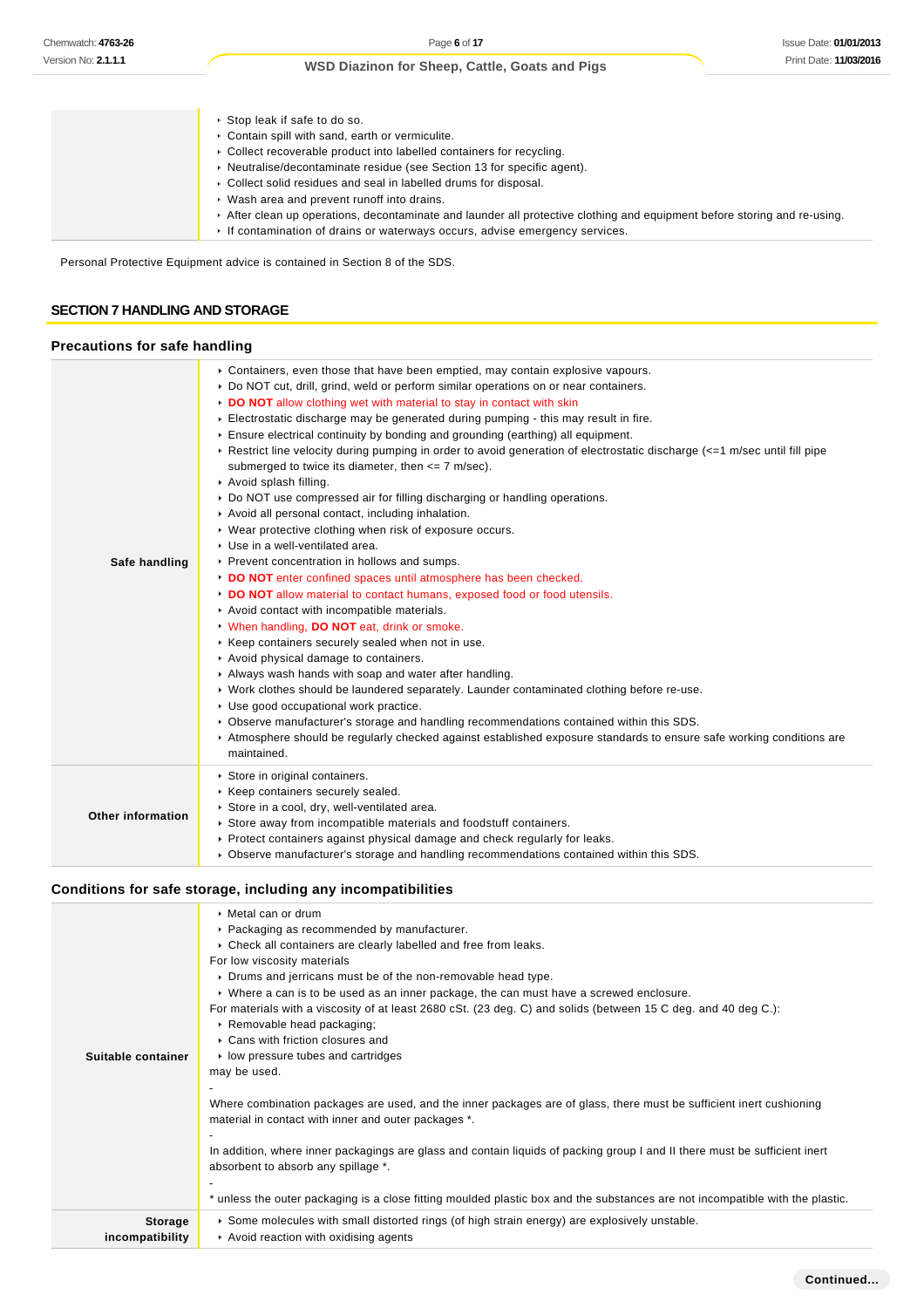## **SECTION 8 EXPOSURE CONTROLS / PERSONAL PROTECTION**

## **Control parameters**

## **OCCUPATIONAL EXPOSURE LIMITS (OEL)**

## **INGREDIENT DATA**

| <b>Source</b>                                               | Ingredient           | <b>Material name</b> |               | <b>TWA</b>     | <b>STEL</b>         | Peak |               | <b>Notes</b> |
|-------------------------------------------------------------|----------------------|----------------------|---------------|----------------|---------------------|------|---------------|--------------|
| Australia Exposure<br><b>Standards</b>                      | diazinon             | Diazinon             |               | $0.1$ mg/m $3$ | Not Available       |      | Not Available | Sk           |
| <b>EMERGENCY LIMITS</b>                                     |                      |                      |               |                |                     |      |               |              |
| Ingredient                                                  | <b>Material name</b> |                      | TEEL-1        |                | TEEL-2              |      | TEEL-3        |              |
| <b>WSD Diazinon for</b><br>Sheep, Cattle, Goats<br>and Pigs | Not Available        |                      | Not Available |                | Not Available       |      | Not Available |              |
| Ingredient                                                  | <b>Original IDLH</b> |                      |               |                | <b>Revised IDLH</b> |      |               |              |
| solvent naphtha<br>petroleum, heavy<br>aromatic             | Not Available        |                      | Not Available |                |                     |      |               |              |
| diazinon                                                    | Not Available        |                      |               | Not Available  |                     |      |               |              |
| emulsifiers, proprietary                                    | Not Available        |                      | Not Available |                |                     |      |               |              |

#### **MATERIAL DATA**

Sensory irritants are chemicals that produce temporary and undesirable side-effects on the eyes, nose or throat. Historically occupational exposure standards for these irritants have been based on observation of workers' responses to various airborne concentrations. Present day expectations require that nearly every individual should be protected against even minor sensory irritation and exposure standards are established using uncertainty factors or safety factors of 5 to 10 or more. On occasion animal no-observable-effect-levels (NOEL) are used to determine these limits where human results are unavailable. An additional approach, typically used by the TLV committee (USA) in determining respiratory standards for this group of chemicals, has been to assign ceiling values (TLV C) to rapidly acting irritants and to assign short-term exposure limits (TLV STELs) when the weight of evidence from irritation, bioaccumulation and other endpoints combine to warrant such a limit. In contrast the MAK Commission (Germany) uses a five-category system based on intensive odour, local irritation, and elimination half-life. However this system is being replaced to be consistent with the European Union (EU) Scientific Committee for Occupational Exposure Limits (SCOEL); this is more closely allied to that of the USA.

OSHA (USA) concluded that exposure to sensory irritants can:

- cause inflammation
- cause increased susceptibility to other irritants and infectious agents
- lead to permanent injury or dysfunction
- permit greater absorption of hazardous substances and
- acclimate the worker to the irritant warning properties of these substances thus increasing the risk of overexposure.

#### Odour threshold: 0.25 ppm.

The TLV-TWA is protective against ocular and upper respiratory tract irritation and is recommended for bulk handling of gasoline based on calculations of hydrocarbon content of gasoline vapour. A STEL is recommended to prevent mucous membrane and ocular irritation and prevention of acute depression of the central nervous system. Because of the wide variation in molecular weights of its components, the conversion of ppm to mg/m3 is approximate. Sweden recommends hexane type limits of 100 ppm and heptane and octane type limits of 300 ppm. Germany does not assign a value because of the widely differing compositions and resultant differences in toxic properties.

Odour Safety Factor (OSF)

OSF=0.042 (gasoline)

The recommended TLV-TWA for diazinon is the same as that of parathion. Exposure at or below this value is thought to protect workers from the significant risk of cholinesterase inhibition,weakness, headache, nausea, and vomiting

NOTE M: The classification as a carcinogen need not apply if it can be shown that the substance contains less than 0.005% w/w benzo[a]pyrene (EINECS No 200-028-5). This note applies only to certain complex oil-derived substances in Annex IV.

European Union (EU) List of harmonised classification and labelling hazardous substances, Table 3.1, Annex VI, Regulation (EC) No 1272/2008 (CLP) - up to the latest ATP

#### **Exposure controls**

| Appropriate<br>engineering controls | Engineering controls are used to remove a hazard or place a barrier between the worker and the hazard. Well-designed<br>engineering controls can be highly effective in protecting workers and will typically be independent of worker interactions to<br>provide this high level of protection.<br>The basic types of engineering controls are:<br>Process controls which involve changing the way a job activity or process is done to reduce the risk.<br>Enclosure and/or isolation of emission source which keeps a selected hazard "physically" away from the worker and<br>ventilation that strategically "adds" and "removes" air in the work environment. Ventilation can remove or dilute an air<br>contaminant if designed properly. The design of a ventilation system must match the particular process and chemical or<br>contaminant in use.<br>Employers may need to use multiple types of controls to prevent employee overexposure. |
|-------------------------------------|-------------------------------------------------------------------------------------------------------------------------------------------------------------------------------------------------------------------------------------------------------------------------------------------------------------------------------------------------------------------------------------------------------------------------------------------------------------------------------------------------------------------------------------------------------------------------------------------------------------------------------------------------------------------------------------------------------------------------------------------------------------------------------------------------------------------------------------------------------------------------------------------------------------------------------------------------------|
|                                     |                                                                                                                                                                                                                                                                                                                                                                                                                                                                                                                                                                                                                                                                                                                                                                                                                                                                                                                                                       |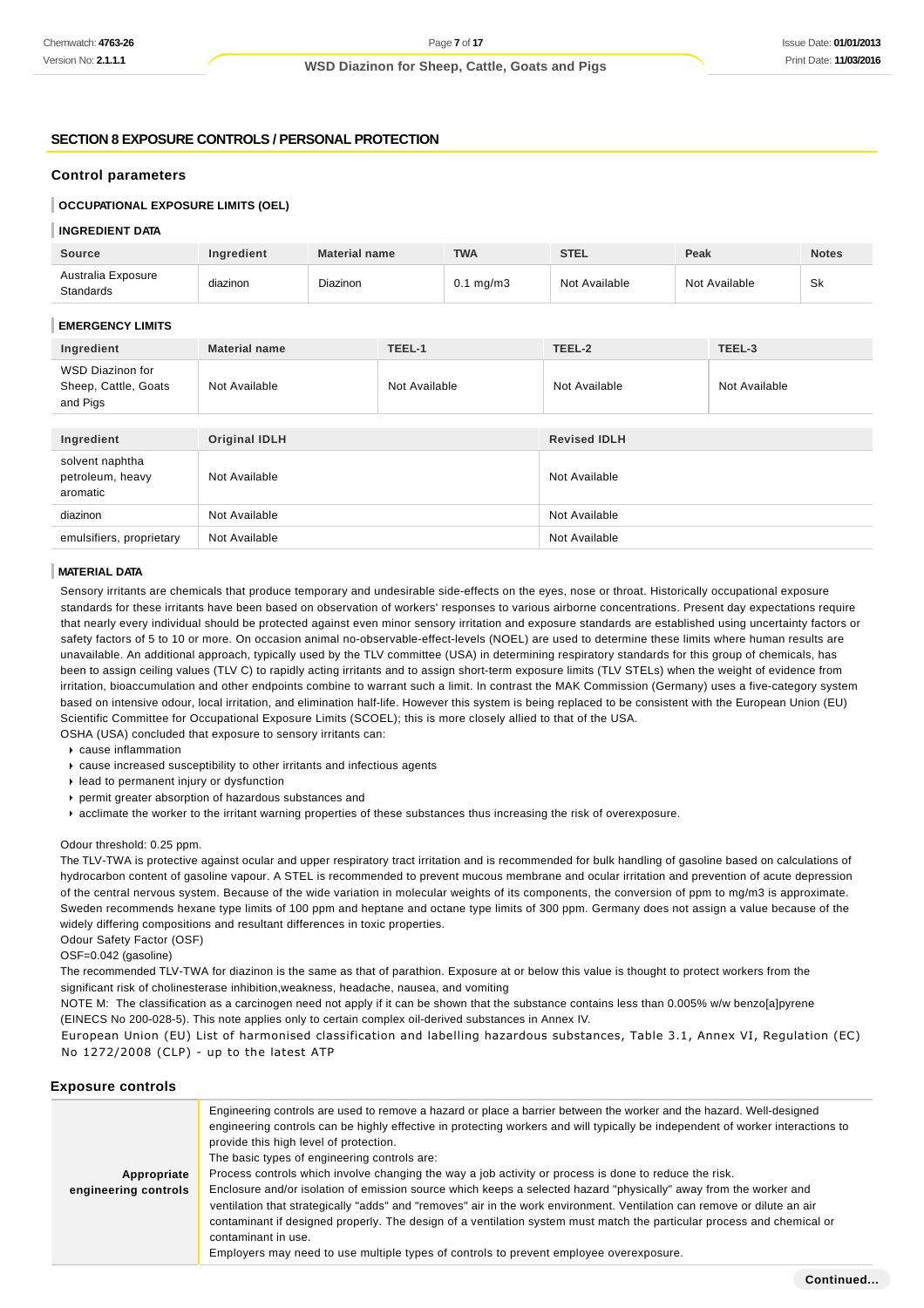Local exhaust ventilation usually required. If risk of overexposure exists, wear approved respirator. Correct fit is essential to obtain adequate protection. Supplied-air type respirator may be required in special circumstances. Correct fit is essential to ensure adequate protection.

An approved self contained breathing apparatus (SCBA) may be required in some situations.

Provide adequate ventilation in warehouse or closed storage area. Air contaminants generated in the workplace possess varying "escape" velocities which, in turn, determine the "capture velocities" of fresh circulating air required to effectively remove the contaminant.

|                            | Type of Contaminant:                                                                                                                                                                                                                                                                                                                                                                                                                                                                                                                                                                                                                                                                                                                                                                                                                                                                                                                                                                                                                                                                                                                                                                                                                                               |                                       | Air Speed: |  |
|----------------------------|--------------------------------------------------------------------------------------------------------------------------------------------------------------------------------------------------------------------------------------------------------------------------------------------------------------------------------------------------------------------------------------------------------------------------------------------------------------------------------------------------------------------------------------------------------------------------------------------------------------------------------------------------------------------------------------------------------------------------------------------------------------------------------------------------------------------------------------------------------------------------------------------------------------------------------------------------------------------------------------------------------------------------------------------------------------------------------------------------------------------------------------------------------------------------------------------------------------------------------------------------------------------|---------------------------------------|------------|--|
|                            | solvent, vapours, degreasing etc., evaporating from tank (in still air).                                                                                                                                                                                                                                                                                                                                                                                                                                                                                                                                                                                                                                                                                                                                                                                                                                                                                                                                                                                                                                                                                                                                                                                           | $0.25 - 0.5$ m/s<br>$(50-100$ f/min.) |            |  |
|                            | aerosols, fumes from pouring operations, intermittent container filling, low speed conveyer transfers,<br>welding, spray drift, plating acid fumes, pickling (released at low velocity into zone of active<br>generation)                                                                                                                                                                                                                                                                                                                                                                                                                                                                                                                                                                                                                                                                                                                                                                                                                                                                                                                                                                                                                                          | $0.5 - 1$ m/s<br>$(100-200$ f/min.)   |            |  |
|                            | direct spray, spray painting in shallow booths, drum filling, conveyer loading, crusher dusts, gas<br>discharge (active generation into zone of rapid air motion)                                                                                                                                                                                                                                                                                                                                                                                                                                                                                                                                                                                                                                                                                                                                                                                                                                                                                                                                                                                                                                                                                                  | $1 - 2.5$ m/s<br>(200-500 f/min.)     |            |  |
|                            | $2.5 - 10$ m/s<br>grinding, abrasive blasting, tumbling, high speed wheel generated dusts (released at high initial velocity<br>into zone of very high rapid air motion).<br>(500-2000 f/min.)                                                                                                                                                                                                                                                                                                                                                                                                                                                                                                                                                                                                                                                                                                                                                                                                                                                                                                                                                                                                                                                                     |                                       |            |  |
|                            | Within each range the appropriate value depends on:                                                                                                                                                                                                                                                                                                                                                                                                                                                                                                                                                                                                                                                                                                                                                                                                                                                                                                                                                                                                                                                                                                                                                                                                                |                                       |            |  |
|                            | Lower end of the range                                                                                                                                                                                                                                                                                                                                                                                                                                                                                                                                                                                                                                                                                                                                                                                                                                                                                                                                                                                                                                                                                                                                                                                                                                             | Upper end of the range                |            |  |
|                            | 1: Room air currents minimal or favourable to capture                                                                                                                                                                                                                                                                                                                                                                                                                                                                                                                                                                                                                                                                                                                                                                                                                                                                                                                                                                                                                                                                                                                                                                                                              | 1: Disturbing room air currents       |            |  |
|                            | 2: Contaminants of low toxicity or of nuisance value only.                                                                                                                                                                                                                                                                                                                                                                                                                                                                                                                                                                                                                                                                                                                                                                                                                                                                                                                                                                                                                                                                                                                                                                                                         | 2: Contaminants of high toxicity      |            |  |
|                            | 3: Intermittent, low production.                                                                                                                                                                                                                                                                                                                                                                                                                                                                                                                                                                                                                                                                                                                                                                                                                                                                                                                                                                                                                                                                                                                                                                                                                                   | 3: High production, heavy use         |            |  |
|                            | 4: Large hood or large air mass in motion                                                                                                                                                                                                                                                                                                                                                                                                                                                                                                                                                                                                                                                                                                                                                                                                                                                                                                                                                                                                                                                                                                                                                                                                                          | 4: Small hood-local control only      |            |  |
|                            | generally decreases with the square of distance from the extraction point (in simple cases). Therefore the air speed at the<br>extraction point should be adjusted, accordingly, after reference to distance from the contaminating source. The air velocity<br>at the extraction fan, for example, should be a minimum of 1-2 m/s (200-400 f/min) for extraction of solvents generated in a<br>tank 2 meters distant from the extraction point. Other mechanical considerations, producing performance deficits within the<br>extraction apparatus, make it essential that theoretical air velocities are multiplied by factors of 10 or more when extraction<br>systems are installed or used.                                                                                                                                                                                                                                                                                                                                                                                                                                                                                                                                                                   |                                       |            |  |
| <b>Personal protection</b> |                                                                                                                                                                                                                                                                                                                                                                                                                                                                                                                                                                                                                                                                                                                                                                                                                                                                                                                                                                                                                                                                                                                                                                                                                                                                    |                                       |            |  |
| Eye and face<br>protection | Safety glasses with side shields.<br>Chemical goggles.<br>► Contact lenses may pose a special hazard; soft contact lenses may absorb and concentrate irritants. A written policy<br>document, describing the wearing of lenses or restrictions on use, should be created for each workplace or task. This should<br>include a review of lens absorption and adsorption for the class of chemicals in use and an account of injury experience.<br>Medical and first-aid personnel should be trained in their removal and suitable equipment should be readily available. In the<br>event of chemical exposure, begin eye irrigation immediately and remove contact lens as soon as practicable. Lens should<br>be removed at the first signs of eye redness or irritation - lens should be removed in a clean environment only after<br>workers have washed hands thoroughly. [CDC NIOSH Current Intelligence Bulletin 59], [AS/NZS 1336 or national<br>equivalent]                                                                                                                                                                                                                                                                                                 |                                       |            |  |
| <b>Skin protection</b>     | See Hand protection below                                                                                                                                                                                                                                                                                                                                                                                                                                                                                                                                                                                                                                                                                                                                                                                                                                                                                                                                                                                                                                                                                                                                                                                                                                          |                                       |            |  |
| Hands/feet protection      | ▶ Wear chemical protective gloves, e.g. PVC.<br>▶ Wear safety footwear or safety gumboots, e.g. Rubber<br>The selection of suitable gloves does not only depend on the material, but also on further marks of quality which vary from<br>manufacturer to manufacturer. Where the chemical is a preparation of several substances, the resistance of the glove<br>material can not be calculated in advance and has therefore to be checked prior to the application.<br>The exact break through time for substances has to be obtained from the manufacturer of the protective gloves and has to<br>be observed when making a final choice.<br>Suitability and durability of glove type is dependent on usage. Important factors in the selection of gloves include:<br>r frequency and duration of contact,<br>chemical resistance of glove material,<br>► glove thickness and<br>$\cdot$ dexterity<br>Select gloves tested to a relevant standard (e.g. Europe EN 374, US F739, AS/NZS 2161.1 or national equivalent).<br>▶ When prolonged or frequently repeated contact may occur, a glove with a protection class of 5 or higher (breakthrough time<br>greater than 240 minutes according to EN 374, AS/NZS 2161.10.1 or national equivalent) is recommended. |                                       |            |  |

minutes according to EN 374, AS/NZS 2161.10.1 or national equivalent) is recommended.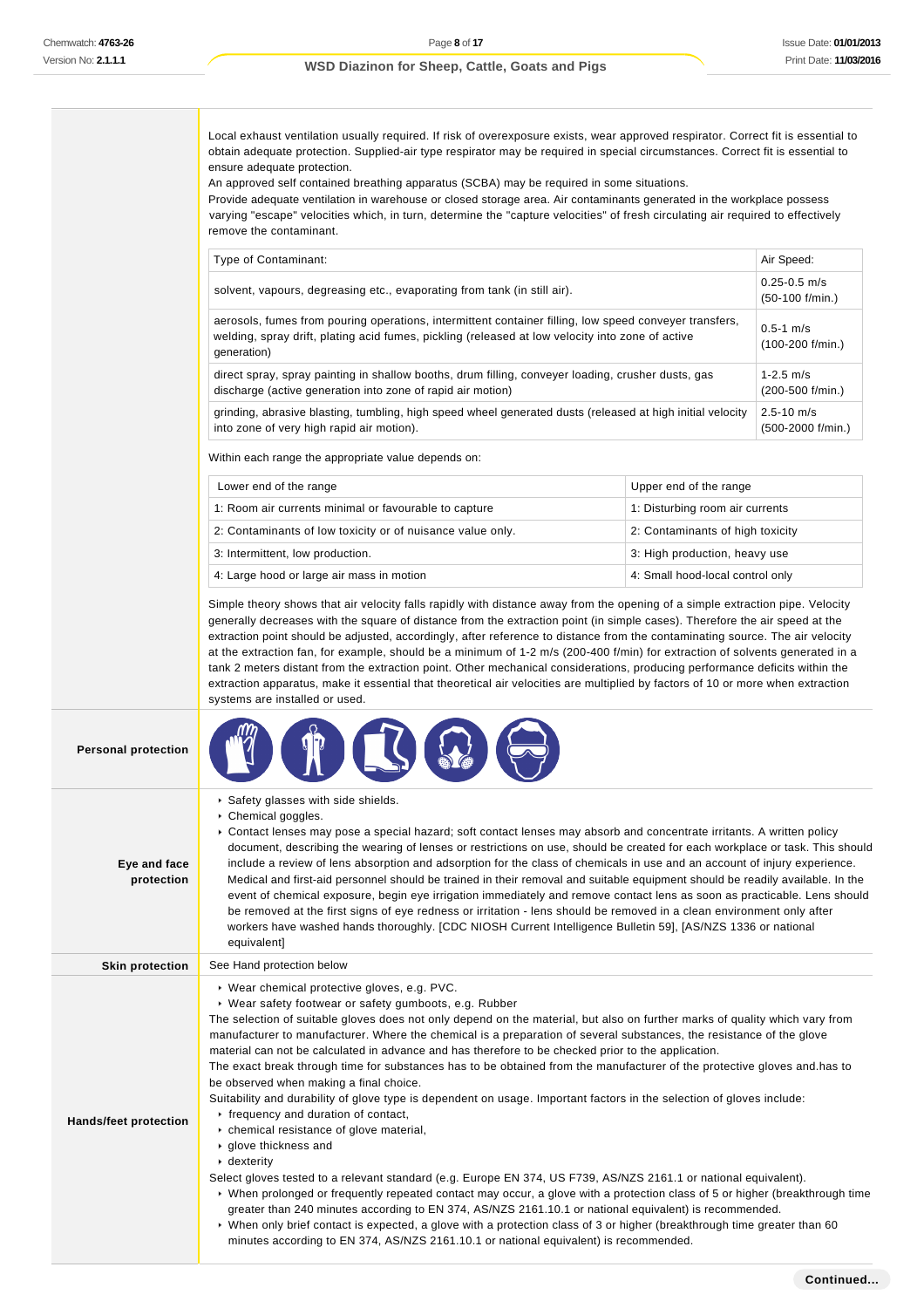|                        | ► Some glove polymer types are less affected by movement and this should be taken into account when considering gloves<br>for long-term use.<br>• Contaminated gloves should be replaced.<br>Gloves must only be worn on clean hands. After using gloves, hands should be washed and dried thoroughly. Application of a<br>non-perfumed moisturiser is recommended. |
|------------------------|---------------------------------------------------------------------------------------------------------------------------------------------------------------------------------------------------------------------------------------------------------------------------------------------------------------------------------------------------------------------|
| <b>Body protection</b> | See Other protection below                                                                                                                                                                                                                                                                                                                                          |
| Other protection       | • Overalls.<br>▶ Eyewash unit.<br>▶ Barrier cream.<br>▶ Skin cleansing cream.<br>Ensure that there is a supply of atropine tablets on hand<br>Ensure all employees have been informed of symptoms of organophosphorus or carbamate poisoning and that the use of<br>atropine in first aid is understood.                                                            |
| <b>Thermal hazards</b> | Not Available                                                                                                                                                                                                                                                                                                                                                       |

#### **Respiratory protection**

Type A-P Filter of sufficient capacity. (AS/NZS 1716 & 1715, EN 143:2000 & 149:2001, ANSI Z88 or national equivalent)

Where the concentration of gas/particulates in the breathing zone, approaches or exceeds the "Exposure Standard" (or ES), respiratory protection is required.

Degree of protection varies with both face-piece and Class of filter; the nature of protection varies with Type of filter.

| <b>Required Minimum Protection Factor</b> | <b>Half-Face Respirator</b> | <b>Full-Face Respirator</b> | <b>Powered Air Respirator</b> |
|-------------------------------------------|-----------------------------|-----------------------------|-------------------------------|
| up to $10 \times ES$                      | A-AUS P2                    |                             | A-PAPR-AUS / Class 1 P2       |
| up to $50 \times ES$                      |                             | A-AUS / Class 1 P2          |                               |
| up to $100 \times ES$                     |                             | A-2 P2                      | A-PAPR-2 P2 ^                 |

^ - Full-face

A(All classes) = Organic vapours, B AUS or B1 = Acid gasses, B2 = Acid gas or hydrogen cyanide(HCN), B3 = Acid gas or hydrogen cyanide(HCN), E = Sulfur dioxide(SO2), G = Agricultural chemicals, K = Ammonia(NH3), Hg = Mercury, NO = Oxides of nitrogen, MB = Methyl bromide, AX = Low boiling point organic compounds(below 65 degC)

#### **SECTION 9 PHYSICAL AND CHEMICAL PROPERTIES**

### **Information on basic physical and chemical properties**

| Appearance                                      | Clear brown liquid with acrid smell; mixes with water. |                                                   |                |  |
|-------------------------------------------------|--------------------------------------------------------|---------------------------------------------------|----------------|--|
|                                                 |                                                        |                                                   |                |  |
| <b>Physical state</b>                           | Liquid                                                 | <b>Relative density</b><br>(Water = $1$ )         | $0.90 - 0.95$  |  |
| Odour                                           | Not Available                                          | <b>Partition coefficient</b><br>n-octanol / water | Not Available  |  |
| Odour threshold                                 | Not Available                                          | Auto-ignition<br>temperature (°C)                 | Not Available  |  |
| pH (as supplied)                                | Not Available                                          | <b>Decomposition</b><br>temperature               | Not Available  |  |
| Melting point /<br>freezing point (°C)          | Not Available                                          | Viscosity (cSt)                                   | Not Available  |  |
| Initial boiling point<br>and boiling range (°C) | Not Available                                          | Molecular weight<br>(q/mol)                       | Not Applicable |  |
| Flash point (°C)                                | 150                                                    | <b>Taste</b>                                      | Not Available  |  |
| <b>Evaporation rate</b>                         | Not Available                                          | <b>Explosive properties</b>                       | Not Available  |  |
| Flammability                                    | Not Applicable                                         | <b>Oxidising properties</b>                       | Not Available  |  |
| <b>Upper Explosive Limit</b><br>(%)             | Not Available                                          | <b>Surface Tension</b><br>(dyn/cm or mN/m)        | Not Available  |  |
| <b>Lower Explosive Limit</b><br>(%)             | Not Available                                          | <b>Volatile Component</b><br>(%                   | Not Available  |  |
| Vapour pressure (kPa)                           | Not Available                                          | Gas group                                         | Not Available  |  |
| Solubility in water<br>(g/L)                    | Miscible                                               | pH as a solution (1%)                             | Not Available  |  |
| Vapour density (Air =<br>1)                     | Not Available                                          | VOC g/L                                           | Not Available  |  |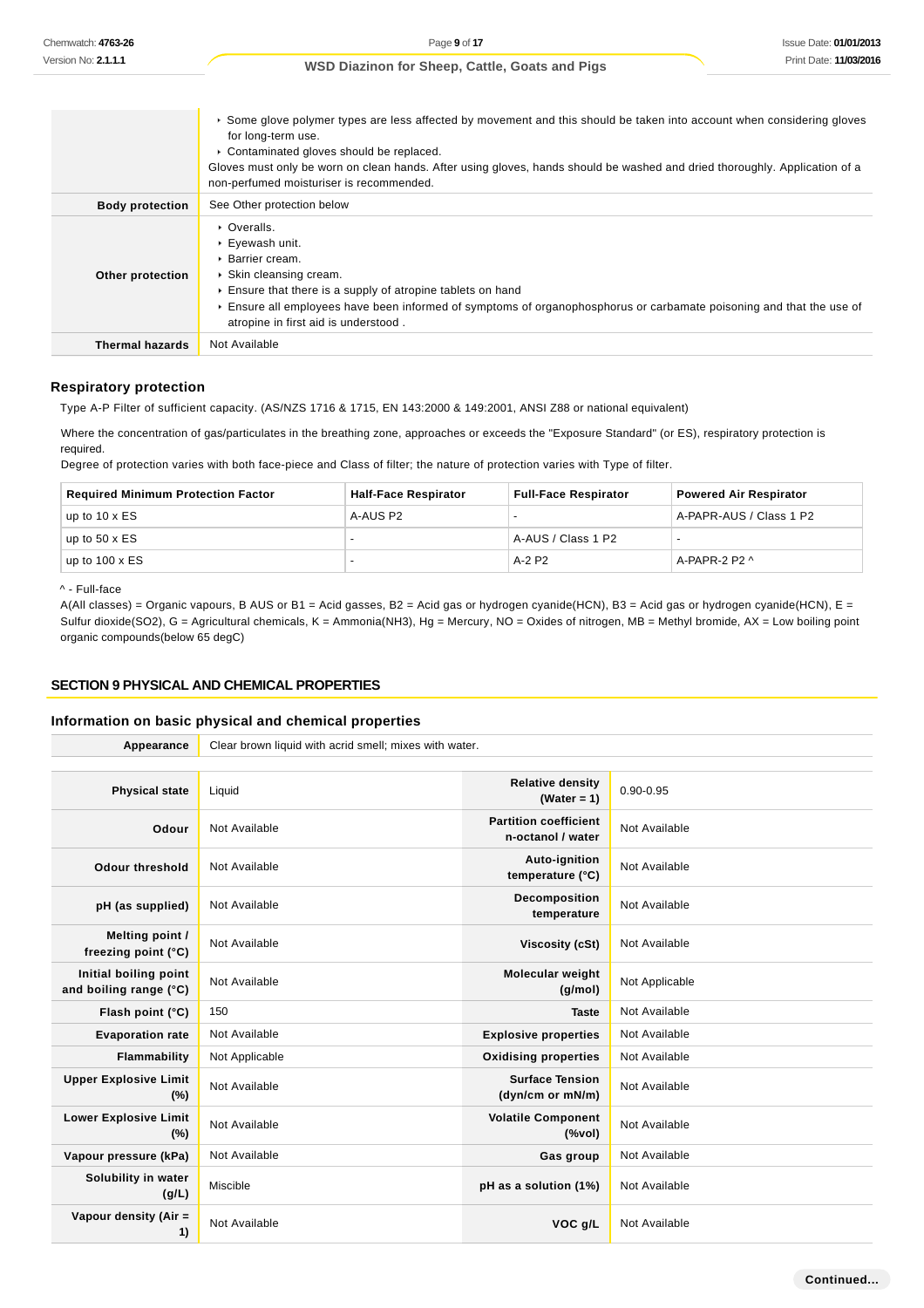### **SECTION 10 STABILITY AND REACTIVITY**

| Reactivity                                    | See section 7                                                                                                                        |
|-----------------------------------------------|--------------------------------------------------------------------------------------------------------------------------------------|
| <b>Chemical stability</b>                     | • Unstable in the presence of incompatible materials.<br>▶ Product is considered stable.<br>Hazardous polymerisation will not occur. |
| Possibility of<br>hazardous reactions         | See section 7                                                                                                                        |
| <b>Conditions to avoid</b>                    | See section 7                                                                                                                        |
| Incompatible materials                        | See section 7                                                                                                                        |
| <b>Hazardous</b><br>decomposition<br>products | See section 5                                                                                                                        |

## **SECTION 11 TOXICOLOGICAL INFORMATION**

#### **Information on toxicological effects**

Inhalation of vapours may cause drowsiness and dizziness. This may be accompanied by narcosis, reduced alertness, loss of reflexes, lack of coordination and vertigo.

Limited evidence or practical experience suggests that the material may produce irritation of the respiratory system, in a significant number of individuals, following inhalation. In contrast to most organs, the lung is able to respond to a chemical insult by first removing or neutralising the irritant and then repairing the damage. The repair process, which initially evolved to protect mammalian lungs from foreign matter and antigens, may however, produce further lung damage resulting in the impairment of gas exchange, the primary function of the lungs. Respiratory tract irritation often results in an inflammatory response involving the recruitment and activation of many cell types, mainly derived from the vascular system. Symptoms of acute exposure to cholinesterase-inhibiting compounds may include the following: numbness, tingling sensations, incoordination, headache, dizziness, tremor, nausea, abdominal cramps, sweating, blurred vision, difficulty breathing or respiratory depression, slow heartbeat. Very high doses may result in unconsciousness, incontinence, and convulsions or fatality. Some cholinesterase-inhibitors may cause delayed symptoms beginning 1 to 4 weeks after an acute exposure that may or may not have produced immediate symptoms. In such cases, numbness, tingling, weakness, and cramping may appear in the lower limbs and progress to incoordination and paralysis. Improvement may occur over months or years, but some residual impairment may remain

The early warnings of poisonings associated with cholinesterase inhibition include nasal hyperaemia (localised engorgement with blood), watery discharge, chest discomfort, dyspnoea and wheezing due to increased bronchial secretions and bronchioconstriction. Other effects may include tearing, urination, chest pains, breathing difficulties, low blood pressure, irregular heartbeat, loss of reflexes, twitching, visual disturbances, dilated or pin-point pupils, convulsion, lung congestion, coma and heart-include ataxia, slurred speech, tremors of the tongue and eyelids, and eventual paralysis of the extremities and respiratory muscles. Fatalities in man are generally due to respiratory failure on the basis of central nervous system paralysis although cardiac arrest may also occur. Where cholinesterase inhibitors have been used as miotic eyedrops there has occasional evidence of toxic effects on the crystalline lens and obstruction of the nasolachrymal canals.

#### **Inhaled**

High inhaled concentrations of mixed hydrocarbons may produce narcosis characterised by nausea, vomiting and lightheadedness. Inhalation of aerosols may produce severe pulmonary oedema, pneumonitis and pulmonary haemorrhage. Inhalation of petroleum hydrocarbons consisting substantially of low molecular weight species (typically C2-C12) may produce irritation of mucous membranes, incoordination, giddiness, nausea, vertigo, confusion, headache, appetite loss, drowsiness, tremors and anaesthetic stupor. Massive exposures may produce central nervous system depression with sudden collapse and deep coma; fatalities have been recorded. Irritation of the brain and/or apnoeic anoxia may produce convulsions. Although recovery following overexposure is generally complete, cerebral micro-haemorrhage of focal post-inflammatory scarring may produce epileptiform seizures some months after the exposure. Pulmonary episodes may include chemical pneumonitis with oedema and haemorrhage. The lighter hydrocarbons may produce kidney and neurotoxic effects. Pulmonary irritancy increases with carbon chain length for paraffins and olefins. Alkenes produce pulmonary oedema at high concentrations. Liquid paraffins may produce anaesthesia and depressant actions leading to weakness, dizziness, slow and shallow respiration, unconsciousness, convulsions and death. C5-7 paraffins may also produce polyneuropathy. Aromatic hydrocarbons accumulate in lipid rich tissues (typically the brain, spinal cord and peripheral nerves) and may produce functional impairment manifested by nonspecific symptoms such as nausea, weakness, fatigue and vertigo; severe exposures may produce inebriation or unconsciousness. Many of the petroleum hydrocarbons are cardiac sensitisers and may cause ventricular fibrillations.

Central nervous system (CNS) depression may include nonspecific discomfort, symptoms of giddiness, headache, dizziness, nausea, anaesthetic effects, slowed reaction time, slurred speech and may progress to unconsciousness. Serious poisonings may result in respiratory depression and may be fatal.

Inhalation of aerosols (mists, fumes), generated by the material during the course of normal handling, may be damaging to the health of the individual.

Swallowing of the liquid may cause aspiration of vomit into the lungs with the risk of haemorrhaging, pulmonary oedema, progressing to chemical pneumonitis; serious consequences may result.

**Ingestion**

Signs and symptoms of chemical (aspiration) pneumonitis may include coughing, gasping, choking, burning of the mouth, difficult breathing, and bluish coloured skin (cyanosis).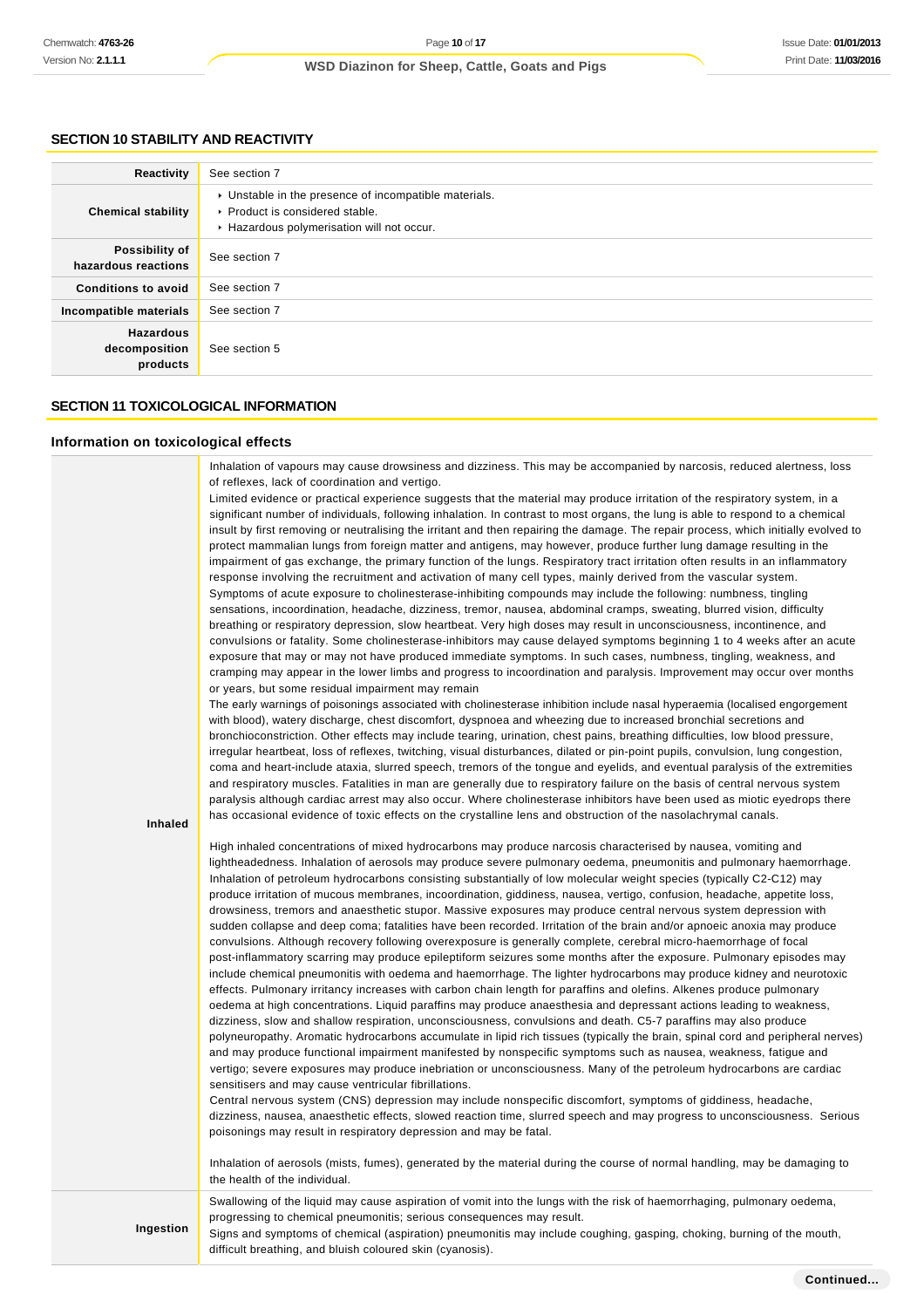|                     | Ingestion may produce nausea, vomiting, anorexia, abdominal cramps, and diarrhoea. Generalised symptoms produced by<br>cholinesterase inhibitors may ensue following appreciable absorption.<br>Some organophosphates may cause delayed symptoms beginning 1 to 4 weeks after an acute exposure which may or may<br>not have produced immediate symptoms. In such cases, numbness, tingling, weakness, and cramping may appear in the<br>lower limbs and progress to incoordination and paralysis. Improvement may occur over months or years, and in some cases<br>residual impairment will remain<br>Thiophosphates (phosphothioate esters) do not generally produce the same degree of cholinesterase inhibition associated with<br>other organophosphates. They may however react with a range of compounds to produce such inhibitors. Ingestion of large<br>quantities may produce severe abdominal pains, thirst, acidaemia, difficult breathing, convulsions, collapse, shock and even<br>death. Organophosphates may suppress the immune system in some animal species.                                                                                                                                                                                                                                                                                                                                                                                                                                                                                                                                                                                                                                                                                                                                                                                                                                                                                                                                                                                                                                                                                                                                                                                                                                                                                                                                                                                                                                                                                                                                                                                                                                                                                                                                                                                                                                                                                                                                                                                                                                                                                                                                                                                                                                                                                                                                                                                                                                                                                                                                                                                                                                                                                                                                                                                                                                                                                                                                           |
|---------------------|----------------------------------------------------------------------------------------------------------------------------------------------------------------------------------------------------------------------------------------------------------------------------------------------------------------------------------------------------------------------------------------------------------------------------------------------------------------------------------------------------------------------------------------------------------------------------------------------------------------------------------------------------------------------------------------------------------------------------------------------------------------------------------------------------------------------------------------------------------------------------------------------------------------------------------------------------------------------------------------------------------------------------------------------------------------------------------------------------------------------------------------------------------------------------------------------------------------------------------------------------------------------------------------------------------------------------------------------------------------------------------------------------------------------------------------------------------------------------------------------------------------------------------------------------------------------------------------------------------------------------------------------------------------------------------------------------------------------------------------------------------------------------------------------------------------------------------------------------------------------------------------------------------------------------------------------------------------------------------------------------------------------------------------------------------------------------------------------------------------------------------------------------------------------------------------------------------------------------------------------------------------------------------------------------------------------------------------------------------------------------------------------------------------------------------------------------------------------------------------------------------------------------------------------------------------------------------------------------------------------------------------------------------------------------------------------------------------------------------------------------------------------------------------------------------------------------------------------------------------------------------------------------------------------------------------------------------------------------------------------------------------------------------------------------------------------------------------------------------------------------------------------------------------------------------------------------------------------------------------------------------------------------------------------------------------------------------------------------------------------------------------------------------------------------------------------------------------------------------------------------------------------------------------------------------------------------------------------------------------------------------------------------------------------------------------------------------------------------------------------------------------------------------------------------------------------------------------------------------------------------------------------------------------------------------------------------------------------------------------------------------------------------|
| <b>Skin Contact</b> | Skin contact with the material may be harmful; systemic effects may result following absorption.<br>Repeated exposure may cause skin cracking, flaking or drying following normal handling and use.<br>Localised sweating and fasciculation (small localised muscular contractions visible through the skin) may occur at sites of<br>contact. Absorption may produce cholinesterase inhibition effects following delays of up to 2-3 hours (but generally not more<br>than 12 hours).<br>Open cuts, abraded or irritated skin should not be exposed to this material<br>The material may accentuate any pre-existing dermatitis condition<br>Entry into the blood-stream through, for example, cuts, abrasions, puncture wounds or lesions, may produce systemic injury<br>with harmful effects. Examine the skin prior to the use of the material and ensure that any external damage is suitably<br>protected.<br>Aromatic hydrocarbons may produce skin irritation, vasodilation with erythema and changes in endothelial cell permeability.<br>Systemic intoxication, resulting from contact with the light aromatics, is unlikely due to the slow rate of permeation.<br>Branching of the side chain appears to increase percutaneous absorption.                                                                                                                                                                                                                                                                                                                                                                                                                                                                                                                                                                                                                                                                                                                                                                                                                                                                                                                                                                                                                                                                                                                                                                                                                                                                                                                                                                                                                                                                                                                                                                                                                                                                                                                                                                                                                                                                                                                                                                                                                                                                                                                                                                                                                                                                                                                                                                                                                                                                                                                                                                                                                                                                                                                                                                    |
| Eye                 | Direct contact with the eyes may produce lachrymation (tears), twitching of the eyelids, miosis (contraction of the pupils)<br>and ciliary muscle spasm mydriasis (dilation of the pupils). Absorption may produce generalised cholinesterase inhibition.<br>Petroleum hydrocarbons may produce pain after direct contact with the eyes. Slight, but transient disturbances of the corneal<br>epithelium may also result. The aromatic fraction may produce irritation and lachrymation.<br>Evidence exists, or practical experience predicts, that the material may cause severe eye irritation in a substantial number of<br>individuals and/or may produce significant ocular lesions which are present twenty-four hours or more after instillation into the<br>eye(s) of experimental animals. Eye contact may cause significant inflammation with pain. Corneal injury may occur;<br>permanent impairment of vision may result unless treatment is prompt and adequate. Repeated or prolonged exposure to<br>irritants may cause inflammation characterised by a temporary redness (similar to windburn) of the conjunctiva<br>(conjunctivitis); temporary impairment of vision and/or other transient eye damage/ulceration may occur.                                                                                                                                                                                                                                                                                                                                                                                                                                                                                                                                                                                                                                                                                                                                                                                                                                                                                                                                                                                                                                                                                                                                                                                                                                                                                                                                                                                                                                                                                                                                                                                                                                                                                                                                                                                                                                                                                                                                                                                                                                                                                                                                                                                                                                                                                                                                                                                                                                                                                                                                                                                                                                                                                                                                                                              |
| Chronic             | Prolonged or repeated skin contact may cause drying with cracking, irritation and possible dermatitis following.<br>On the basis, primarily, of animal experiments, concern has been expressed by at least one classification body that the<br>material may produce carcinogenic or mutagenic effects; in respect of the available information, however, there presently<br>exists inadequate data for making a satisfactory assessment.<br>Limited evidence suggests that repeated or long-term occupational exposure may produce cumulative health effects<br>involving organs or biochemical systems.<br>There exists limited evidence that shows that skin contact with the material is capable either of inducing a sensitisation<br>reaction in a significant number of individuals, and/or of producing positive response in experimental animals.<br>There is some evidence that human exposure to the material may result in developmental toxicity. This evidence is based on<br>animal studies where effects have been observed in the absence of marked maternal toxicity, or at around the same dose<br>levels as other toxic effects but which are not secondary non-specific consequences of the other toxic effects.<br>Repeated or prolonged exposures to cholinesterase inhibitors produce symptoms similar to acute effects. In addition workers<br>exposed repeatedly to these substances may exhibit impaired memory and loss of concentration, severe depression and<br>acute psychosis, irritability, confusion, apathy, emotional lability, speech difficulties, headache, spatial disorientation,<br>delayed reaction times, sleepwalking, drowsiness or insomnia. An influenza-like condition with nausea, weakness, anorexia<br>and malaise has been described. There is a growing body of evidence from epidemiological studies and from experimental<br>laboratory studies that short-term exposure to some cholinesterase-inhibiting insecticides may produce behavioural or neuro-<br>chemical changes lasting for days or months, presumably outlasting the cholinesterase inhibition. Although the number of<br>adverse effects following humans poisonings subsides, there are still effects in some workers months after cholinesterase<br>activity returns to normal. These long-lasting effects include blurred vision, headache, weakness, and anorexia. The<br>neurochemistry of animals exposed to chlorpyrifos or fenthion is reported to be altered permanently after a single exposure.<br>These effects may be more severe in developing animals where both acetyl- and butyrylcholinesterase may play an integral<br>part in the development of the nervous system.<br>Padilla S., The Neurotoxicity of Cholinesterase-Inhibiting Insecticides: Past and Present Evidence Demonstrating Persistent<br>Effects. Inhalation Toxicology 7:903-907, 1995<br>Repeated or prolonged exposure to mixed hydrocarbons may produce narcosis with dizziness, weakness, irritability,<br>concentration and/or memory loss, tremor in the fingers and tongue, vertigo, olfactory disorders, constriction of visual field,<br>paraesthesias of the extremities, weight loss and anaemia and degenerative changes in the liver and kidney. Chronic<br>exposure by petroleum workers, to the lighter hydrocarbons, has been associated with visual disturbances, damage to the<br>central nervous system, peripheral neuropathies (including numbness and paraesthesias), psychological and<br>neurophysiological deficits, bone marrow toxicities (including hypoplasia possibly due to benzene) and hepatic and renal<br>involvement. Chronic dermal exposure to petroleum hydrocarbons may result in defatting which produces localised<br>dermatoses. Surface cracking and erosion may also increase susceptibility to infection by microorganisms. One<br>epidemiological study of petroleum refinery workers has reported elevations in standard mortality ratios for skin cancer along |

with a dose-response relationship indicating an association between routine workplace exposure to petroleum or one of its

constituents and skin cancer, particularly melanoma. Other studies have been unable to confirm this finding.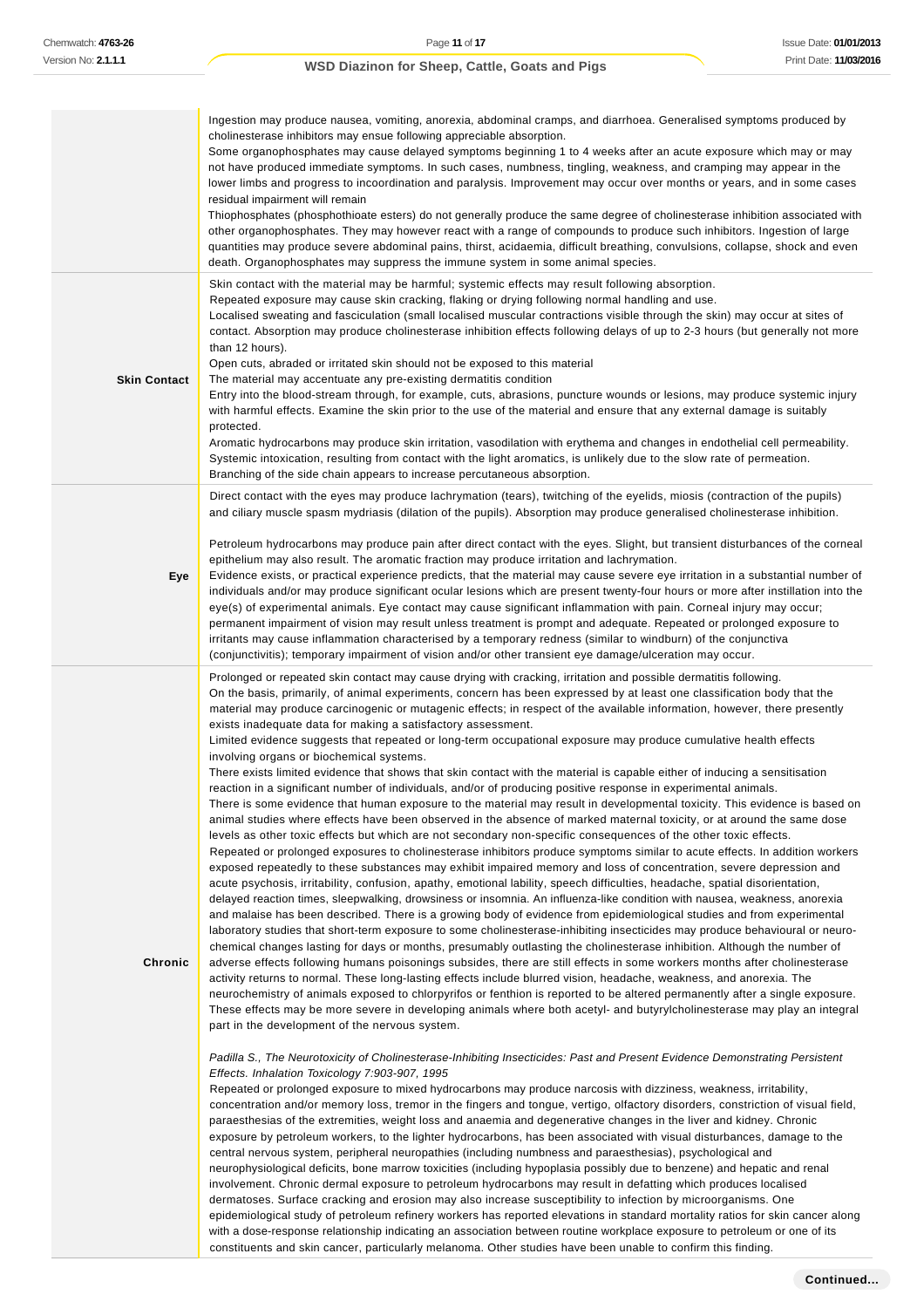| <b>WSD Diazinon for</b>          | <b>TOXICITY</b><br><b>IRRITATION</b>                                                                                                                                                                                                                                                                                                                                                                                                                                                                                                                                                                                                                                              |                                                                                                                                                                                                                                                    |  |
|----------------------------------|-----------------------------------------------------------------------------------------------------------------------------------------------------------------------------------------------------------------------------------------------------------------------------------------------------------------------------------------------------------------------------------------------------------------------------------------------------------------------------------------------------------------------------------------------------------------------------------------------------------------------------------------------------------------------------------|----------------------------------------------------------------------------------------------------------------------------------------------------------------------------------------------------------------------------------------------------|--|
| Sheep, Cattle, Goats<br>and Pigs | Not Available                                                                                                                                                                                                                                                                                                                                                                                                                                                                                                                                                                                                                                                                     | Not Available                                                                                                                                                                                                                                      |  |
|                                  | <b>TOXICITY</b>                                                                                                                                                                                                                                                                                                                                                                                                                                                                                                                                                                                                                                                                   | <b>IRRITATION</b>                                                                                                                                                                                                                                  |  |
| solvent naphtha                  | dermal (rat) LD50: >2000 mg/kg[1]                                                                                                                                                                                                                                                                                                                                                                                                                                                                                                                                                                                                                                                 | [PETROFIN]                                                                                                                                                                                                                                         |  |
| petroleum, heavy<br>aromatic     | Inhalation (rat) LC50: >0.59 mg/L/4H $^{[2]}$                                                                                                                                                                                                                                                                                                                                                                                                                                                                                                                                                                                                                                     | Eye (rabbit): Irritating                                                                                                                                                                                                                           |  |
|                                  | Oral (rat) LD50: >2000 mg/kg[1]                                                                                                                                                                                                                                                                                                                                                                                                                                                                                                                                                                                                                                                   |                                                                                                                                                                                                                                                    |  |
|                                  | <b>TOXICITY</b>                                                                                                                                                                                                                                                                                                                                                                                                                                                                                                                                                                                                                                                                   | <b>IRRITATION</b>                                                                                                                                                                                                                                  |  |
|                                  | dermal (rat) LD50: 180 mg/kg <sup>[2]</sup>                                                                                                                                                                                                                                                                                                                                                                                                                                                                                                                                                                                                                                       | Eye (rabbit): 100 mg - SEVERE                                                                                                                                                                                                                      |  |
| diazinon                         | Inhalation (rat) LC50: 3.5 mg/L/4 $h^{[2]}$                                                                                                                                                                                                                                                                                                                                                                                                                                                                                                                                                                                                                                       | Skin (rabbit):500mg(open)-moderate                                                                                                                                                                                                                 |  |
|                                  | Oral (rat) LD50: 66 mg/kgE[2]                                                                                                                                                                                                                                                                                                                                                                                                                                                                                                                                                                                                                                                     |                                                                                                                                                                                                                                                    |  |
| Legend:                          | 1. Value obtained from Europe ECHA Registered Substances - Acute toxicity 2.* Value obtained from manufacturer's SDS.<br>Unless otherwise specified data extracted from RTECS - Register of Toxic Effect of chemical Substances                                                                                                                                                                                                                                                                                                                                                                                                                                                   |                                                                                                                                                                                                                                                    |  |
|                                  |                                                                                                                                                                                                                                                                                                                                                                                                                                                                                                                                                                                                                                                                                   |                                                                                                                                                                                                                                                    |  |
|                                  | For diazinon:<br>Acute toxicity: The toxicity of encapsulated formulations is relatively low because diazinon is not released readily while in<br>the digestive tract. Some formulations of the compound can be degraded to more toxic forms. This transformation may<br>occur in air, particularly in the presence of moisture, and by ultraviolet radiation. Most modern diazinon formulations in the<br>headaches, tightness in the chest, blurred vision, nonreactive pinpoint pupils, salivation, sweating, nausea, vomiting,<br>at very high levels.<br>Chronic toxicity: Chronic effects have been observed at doses ranging from 10 mg/kg/day for swine to 1000 mg/kg/day | U.S. are stable and do not degrade easily. The symptoms associated with diazinon poisoning in humans include weakness,<br>diarrhea, abdominal cramps, and slurred speech. Death has occurred in some instances from both dermal and oral exposures |  |

for rats. Inhibition of red blood cell cholinesterase, and enzyme response occurred at lower doses in the rats. Enzyme inhibition has been documented in red blood cells, in blood plasma, and in brain cells at varying doses and with different

**Teratogenic effects:** The data on teratogenic effects due to chronic exposure are inconclusive. One study has shown that injection of diazinon into chicken eggs resulted in skeletal and spinal deformities in the chicks. Bobwhite quail born from eggs treated in a similar manner showed skeletal deformities but no spinal abnormalities. Acetylcholine was significantly affected in this latter study . Tests with hamsters and rabbits at low doses (0.125 0.25 mg/kg/day) showed no developmental effects, while tests with dogs and pigs at higher levels (1.0 10.0 mg/kg/day) revealed gross abnormalities .

**Mutagenic effects:** While some tests have suggested that diazinon is mutagenic, current evidence is inconclusive . **Carcinogenic effects:** Diazinon is not considered carcinogenic. Tests on rats over a 2-year period at moderate doses (about 45 mg/kg) did not cause tumor development in the test animals .

**Organ toxicity:** Diazinon itself is not a potent cholinesterase inhibitor. However, in animals, it is converted to diazoxon, a compound that is a strong enzyme inhibitor .

**Fate in humans and animals:** Metabolism and excretion rates for diazinon are rapid. The half-life of diazinon in animals is about 12 hours. The product is passed out of the body through urine and in the feces. The metabolites account for about 70% of the total amount excreted. Cattle exposed to diazinon may store the compound in their fat over the short term . One study showed that the compound cleared the cows within 2 weeks after spraying stopped. Application of diazinon to the skin of cows resulted in trace amounts in milk 24 hours after the application

**WSD Diazinon for Sheep, Cattle, Goats and Pigs** species .

**for petroleum:**

This product contains benzene which is known to cause acute myeloid leukaemia and n-hexane which has been shown to metabolize to compounds which are neuropathic.

This product contains toluene. There are indications from animal studies that prolonged exposure to high concentrations of toluene may lead to hearing loss.

This product contains ethyl benzene and naphthalene from which there is evidence of tumours in rodents

**Carcinogenicity:** Inhalation exposure to mice causes liver tumours, which are not considered relevant to humans. Inhalation exposure to rats causes kidney tumours which are not considered relevant to humans.

**Mutagenicity:** There is a large database of mutagenicity studies on gasoline and gasoline blending streams, which use a wide variety of endpoints and give predominantly negative results. All in vivo studies in animals and recent studies in exposed humans (e.g. petrol service station attendants) have shown negative results in mutagenicity assays.

**Reproductive Toxicity:** Repeated exposure of pregnant rats to high concentrations of toluene (around or exceeding 1000 ppm) can cause developmental effects, such as lower birth weight and developmental neurotoxicity, on the foetus. However, in a two-generation reproductive study in rats exposed to gasoline vapour condensate, no adverse effects on the foetus were observed.

**Human Effects:** Prolonged/ repeated contact may cause defatting of the skin which can lead to dermatitis and may make the skin more susceptible to irritation and penetration by other materials.

Lifetime exposure of rodents to gasoline produces carcinogenicity although the relevance to humans has been questioned. Gasoline induces kidney cancer in male rats as a consequence of accumulation of the alpha2-microglobulin protein in hyaline droplets in the male (but not female) rat kidney. Such abnormal accumulation represents lysosomal overload and leads to chronic renal tubular cell degeneration, accumulation of cell debris, mineralisation of renal medullary tubules and necrosis. A sustained regenerative proliferation occurs in epithelial cells with subsequent neoplastic transformation with continued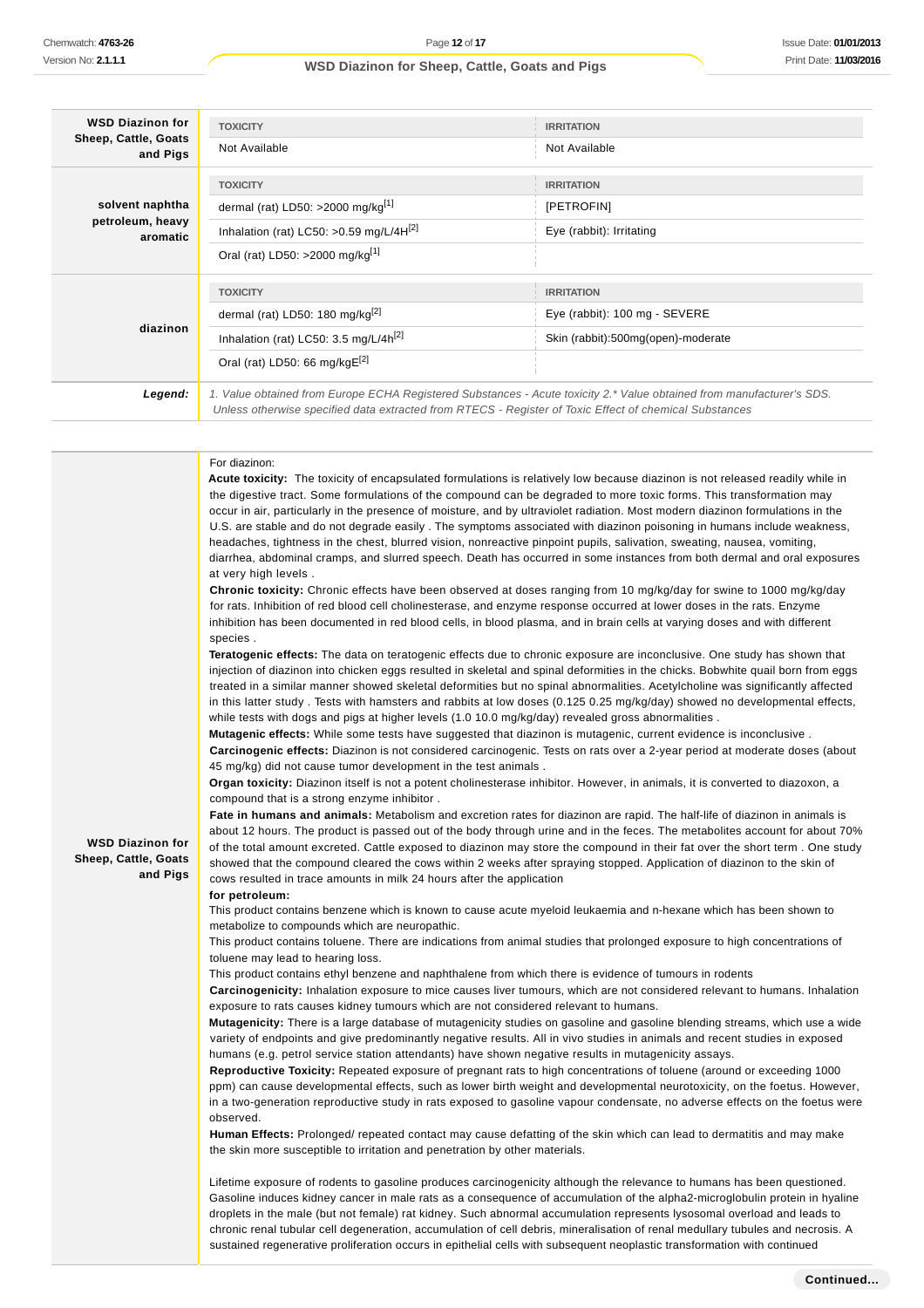÷.

## **WSD Diazinon for Sheep, Cattle, Goats and Pigs**

|                                                               | exposure. The alpha2-microglobulin is produced under the influence of hormonal controls in male rats but not in females and,<br>more importantly, not in humans.                                                                                                                                                                                                                                                                                                                                                                                                                                                                                                                                                                                                                                                                                                                                                                                                                                                                                                                                                                                                                                                                                                                                                                                                                                                                                                                                                                                                                                                                                                                                                                                                                                                                                                                                                                                                                                                                                                                                                                                                                                                                                                                                                                                                                                                                                                                                                                                                                                                                                                                                                                                                                                                                                                                                                                                                                                                                                                                                                                                                                                                                                                                                                                                                                                                                                                                                                                                                                                           |                |   |
|---------------------------------------------------------------|------------------------------------------------------------------------------------------------------------------------------------------------------------------------------------------------------------------------------------------------------------------------------------------------------------------------------------------------------------------------------------------------------------------------------------------------------------------------------------------------------------------------------------------------------------------------------------------------------------------------------------------------------------------------------------------------------------------------------------------------------------------------------------------------------------------------------------------------------------------------------------------------------------------------------------------------------------------------------------------------------------------------------------------------------------------------------------------------------------------------------------------------------------------------------------------------------------------------------------------------------------------------------------------------------------------------------------------------------------------------------------------------------------------------------------------------------------------------------------------------------------------------------------------------------------------------------------------------------------------------------------------------------------------------------------------------------------------------------------------------------------------------------------------------------------------------------------------------------------------------------------------------------------------------------------------------------------------------------------------------------------------------------------------------------------------------------------------------------------------------------------------------------------------------------------------------------------------------------------------------------------------------------------------------------------------------------------------------------------------------------------------------------------------------------------------------------------------------------------------------------------------------------------------------------------------------------------------------------------------------------------------------------------------------------------------------------------------------------------------------------------------------------------------------------------------------------------------------------------------------------------------------------------------------------------------------------------------------------------------------------------------------------------------------------------------------------------------------------------------------------------------------------------------------------------------------------------------------------------------------------------------------------------------------------------------------------------------------------------------------------------------------------------------------------------------------------------------------------------------------------------------------------------------------------------------------------------------------------------|----------------|---|
| <b>SOLVENT NAPHTHA</b><br>PETROLEUM, HEAVY<br><b>AROMATIC</b> | for petroleum:<br>This product contains benzene which is known to cause acute myeloid leukaemia and n-hexane which has been shown to<br>metabolize to compounds which are neuropathic.<br>This product contains toluene. There are indications from animal studies that prolonged exposure to high concentrations of<br>toluene may lead to hearing loss.<br>This product contains ethyl benzene and naphthalene from which there is evidence of tumours in rodents<br>Carcinogenicity: Inhalation exposure to mice causes liver tumours, which are not considered relevant to humans. Inhalation<br>exposure to rats causes kidney tumours which are not considered relevant to humans.<br>Mutagenicity: There is a large database of mutagenicity studies on gasoline and gasoline blending streams, which use a wide<br>variety of endpoints and give predominantly negative results. All in vivo studies in animals and recent studies in exposed<br>humans (e.g. petrol service station attendants) have shown negative results in mutagenicity assays.<br>Reproductive Toxicity: Repeated exposure of pregnant rats to high concentrations of toluene (around or exceeding 1000<br>ppm) can cause developmental effects, such as lower birth weight and developmental neurotoxicity, on the foetus. However,<br>in a two-generation reproductive study in rats exposed to gasoline vapour condensate, no adverse effects on the foetus were<br>observed.<br>Human Effects: Prolonged/ repeated contact may cause defatting of the skin which can lead to dermatitis and may make<br>the skin more susceptible to irritation and penetration by other materials.<br>Lifetime exposure of rodents to gasoline produces carcinogenicity although the relevance to humans has been questioned.<br>Gasoline induces kidney cancer in male rats as a consequence of accumulation of the alpha2-microglobulin protein in hyaline<br>droplets in the male (but not female) rat kidney. Such abnormal accumulation represents lysosomal overload and leads to<br>chronic renal tubular cell degeneration, accumulation of cell debris, mineralisation of renal medullary tubules and necrosis. A<br>sustained regenerative proliferation occurs in epithelial cells with subsequent neoplastic transformation with continued<br>exposure. The alpha2-microglobulin is produced under the influence of hormonal controls in male rats but not in females and,                                                                                                                                                                                                                                                                                                                                                                                                                                                                                                                                                                                                                                                                                                                                                                                                                                                                                                                                                                                                                                                                                                                                                  |                |   |
| <b>DIAZINON</b>                                               | more importantly, not in humans.<br>For diazinon:<br>Acute toxicity: The toxicity of encapsulated formulations is relatively low because diazinon is not released readily while in<br>the digestive tract. Some formulations of the compound can be degraded to more toxic forms. This transformation may<br>occur in air, particularly in the presence of moisture, and by ultraviolet radiation. Most modern diazinon formulations in the<br>U.S. are stable and do not degrade easily. The symptoms associated with diazinon poisoning in humans include weakness,<br>headaches, tightness in the chest, blurred vision, nonreactive pinpoint pupils, salivation, sweating, nausea, vomiting,<br>diarrhea, abdominal cramps, and slurred speech. Death has occurred in some instances from both dermal and oral exposures<br>at very high levels.<br>Chronic toxicity: Chronic effects have been observed at doses ranging from 10 mg/kg/day for swine to 1000 mg/kg/day<br>for rats. Inhibition of red blood cell cholinesterase, and enzyme response occurred at lower doses in the rats. Enzyme<br>inhibition has been documented in red blood cells, in blood plasma, and in brain cells at varying doses and with different<br>species.<br>Teratogenic effects: The data on teratogenic effects due to chronic exposure are inconclusive. One study has shown that<br>injection of diazinon into chicken eggs resulted in skeletal and spinal deformities in the chicks. Bobwhite quail born from eggs<br>treated in a similar manner showed skeletal deformities but no spinal abnormalities. Acetylcholine was significantly affected<br>in this latter study. Tests with hamsters and rabbits at low doses (0.125 0.25 mg/kg/day) showed no developmental effects,<br>while tests with dogs and pigs at higher levels (1.0 10.0 mg/kg/day) revealed gross abnormalities.<br>Mutagenic effects: While some tests have suggested that diazinon is mutagenic, current evidence is inconclusive.<br>Carcinogenic effects: Diazinon is not considered carcinogenic. Tests on rats over a 2-year period at moderate doses (about<br>45 mg/kg) did not cause tumor development in the test animals.<br>Organ toxicity: Diazinon itself is not a potent cholinesterase inhibitor. However, in animals, it is converted to diazoxon, a<br>compound that is a strong enzyme inhibitor.<br>Fate in humans and animals: Metabolism and excretion rates for diazinon are rapid. The half-life of diazinon in animals is<br>about 12 hours. The product is passed out of the body through urine and in the feces. The metabolites account for about 70%<br>of the total amount excreted. Cattle exposed to diazinon may store the compound in their fat over the short term. One study<br>showed that the compound cleared the cows within 2 weeks after spraying stopped. Application of diazinon to the skin of<br>cows resulted in trace amounts in milk 24 hours after the application<br>The material may produce severe irritation to the eye causing pronounced inflammation. Repeated or prolonged exposure to<br>irritants may produce conjunctivitis.<br>The material may cause skin irritation after prolonged or repeated exposure and may produce a contact dermatitis<br>(nonallergic). This form of dermatitis is often characterised by skin redness (erythema) and swelling the epidermis.<br>Histologically there may be intercellular oedema of the spongy layer (spongiosis) and intracellular oedema of the epidermis.<br>Reproductive effector ADI: 0.001 mg/kg/day NOEL: 0.1 mg/kg/day |                |   |
| <b>Acute Toxicity</b>                                         | Carcinogenicity<br>✔<br>$\circlearrowright$                                                                                                                                                                                                                                                                                                                                                                                                                                                                                                                                                                                                                                                                                                                                                                                                                                                                                                                                                                                                                                                                                                                                                                                                                                                                                                                                                                                                                                                                                                                                                                                                                                                                                                                                                                                                                                                                                                                                                                                                                                                                                                                                                                                                                                                                                                                                                                                                                                                                                                                                                                                                                                                                                                                                                                                                                                                                                                                                                                                                                                                                                                                                                                                                                                                                                                                                                                                                                                                                                                                                                                |                |   |
| Skin                                                          |                                                                                                                                                                                                                                                                                                                                                                                                                                                                                                                                                                                                                                                                                                                                                                                                                                                                                                                                                                                                                                                                                                                                                                                                                                                                                                                                                                                                                                                                                                                                                                                                                                                                                                                                                                                                                                                                                                                                                                                                                                                                                                                                                                                                                                                                                                                                                                                                                                                                                                                                                                                                                                                                                                                                                                                                                                                                                                                                                                                                                                                                                                                                                                                                                                                                                                                                                                                                                                                                                                                                                                                                            | Reproductivity | ∾ |
|                                                               |                                                                                                                                                                                                                                                                                                                                                                                                                                                                                                                                                                                                                                                                                                                                                                                                                                                                                                                                                                                                                                                                                                                                                                                                                                                                                                                                                                                                                                                                                                                                                                                                                                                                                                                                                                                                                                                                                                                                                                                                                                                                                                                                                                                                                                                                                                                                                                                                                                                                                                                                                                                                                                                                                                                                                                                                                                                                                                                                                                                                                                                                                                                                                                                                                                                                                                                                                                                                                                                                                                                                                                                                            |                |   |

| <b>Skin</b><br><b>Irritation/Corrosion</b> |                     | Reproductivity                            |   |
|--------------------------------------------|---------------------|-------------------------------------------|---|
| Serious Eye<br>Damage/Irritation           | $\sim$              | <b>STOT - Single<br/>Exposure</b>         | ٠ |
| Respiratory or Skin<br>sensitisation       | $\scriptstyle\circ$ | <b>STOT - Repeated</b><br><b>Exposure</b> |   |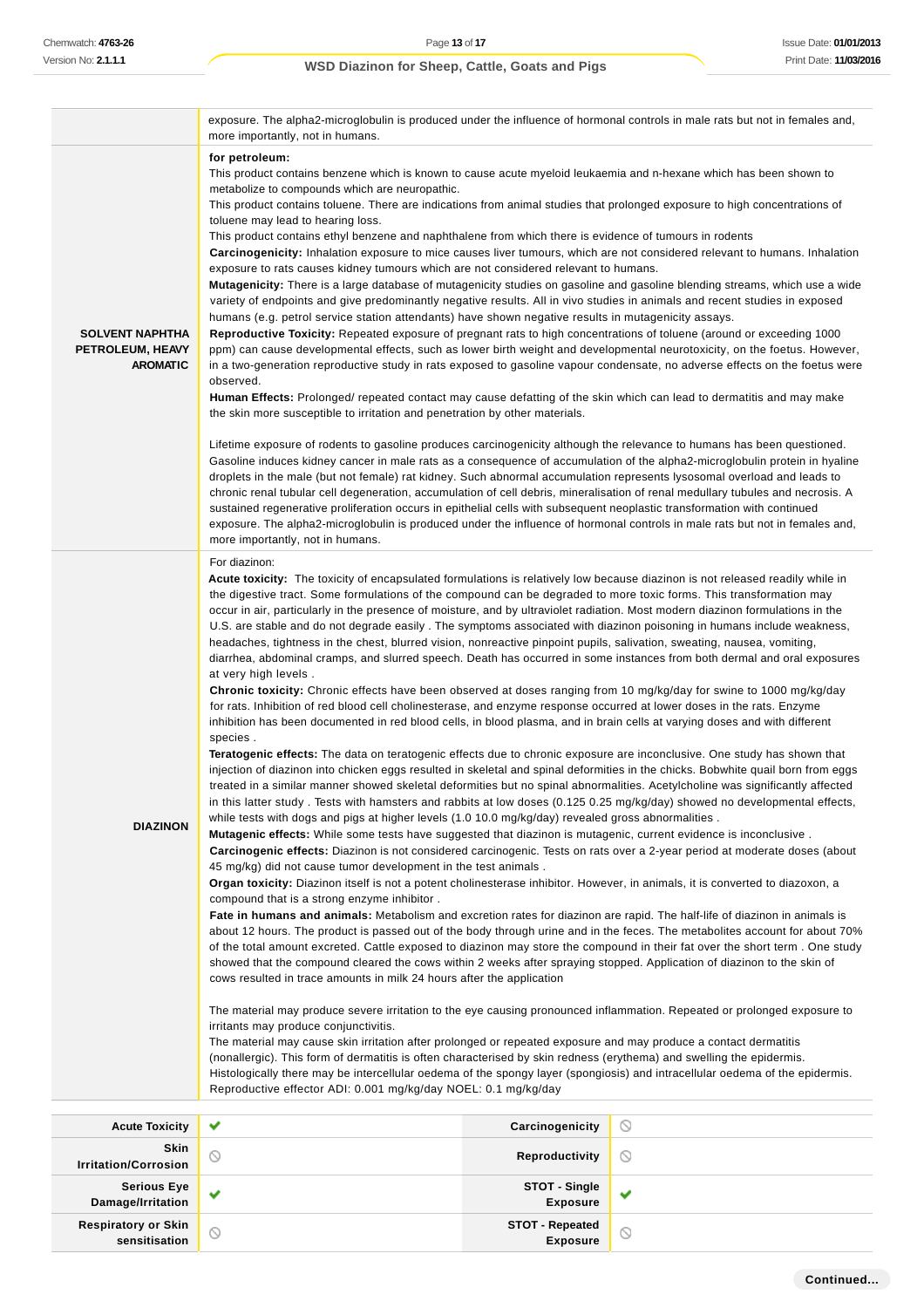**Mutagenicity CONSISTENT CONSISTENT ASPIRATION HAZARD** 

Legend:  $\mathsf{X}$  - Data available but does not fill the criteria for classification  $\blacktriangleright$  – Data required to make classification available

 $\bigcirc$  – Data Not Available to make classification

 $\checkmark$ 

#### **SECTION 12 ECOLOGICAL INFORMATION**

#### **Toxicity**

| Ingredient                                      | Endpoint    | <b>Test Duration (hr)</b> | <b>Species</b>                                                                                                                                                                                                                                                                                                                                                                      | Value         | <b>Source</b>  |
|-------------------------------------------------|-------------|---------------------------|-------------------------------------------------------------------------------------------------------------------------------------------------------------------------------------------------------------------------------------------------------------------------------------------------------------------------------------------------------------------------------------|---------------|----------------|
| solvent naphtha<br>petroleum, heavy<br>aromatic | EC50        | 48                        | Crustacea                                                                                                                                                                                                                                                                                                                                                                           | $=0.95$ mg/L  | $\mathbf{1}$   |
| solvent naphtha<br>petroleum, heavy<br>aromatic | EC50        | 72                        | Algae or other aquatic plants                                                                                                                                                                                                                                                                                                                                                       | $<$ 1mg/L     | $\mathbf{1}$   |
| solvent naphtha<br>petroleum, heavy<br>aromatic | LC50        | 96                        | Fish                                                                                                                                                                                                                                                                                                                                                                                | $0.58$ mg/L   | 2              |
| solvent naphtha<br>petroleum, heavy<br>aromatic | EC50        | 48                        | Crustacea                                                                                                                                                                                                                                                                                                                                                                           | $0.76$ mg/L   | 2              |
| solvent naphtha<br>petroleum, heavy<br>aromatic | <b>NOEC</b> | 96                        | Algae or other aquatic plants                                                                                                                                                                                                                                                                                                                                                       | $0.12$ mg/L   | 2              |
| diazinon                                        | EC50        | 96                        | Algae or other aquatic plants                                                                                                                                                                                                                                                                                                                                                       | 0.397mg/L     | 3              |
| diazinon                                        | <b>BCF</b>  | 48                        | Fish                                                                                                                                                                                                                                                                                                                                                                                | $0.37$ mg/L   | $\overline{4}$ |
| diazinon                                        | EC50        | 504                       | Crustacea                                                                                                                                                                                                                                                                                                                                                                           | 0.0000002mg/L | 4              |
| diazinon                                        | LC50        | 96                        | Fish                                                                                                                                                                                                                                                                                                                                                                                | 0.000072mg/L  | 4              |
| diazinon                                        | <b>NOEC</b> | 24                        | Crustacea                                                                                                                                                                                                                                                                                                                                                                           | 0.00003mg/L   | 4              |
| diazinon                                        | EC50        | 48                        | Crustacea                                                                                                                                                                                                                                                                                                                                                                           | 0.00026mg/L   | 5              |
| Legend:                                         | Data        |                           | Extracted from 1. IUCLID Toxicity Data 2. Europe ECHA Registered Substances - Ecotoxicological Information - Aquatic Toxicity<br>3. EPIWIN Suite V3.12 - Aquatic Toxicity Data (Estimated) 4. US EPA, Ecotox database - Aquatic Toxicity Data 5. ECETOC<br>Aquatic Hazard Assessment Data 6. NITE (Japan) - Bioconcentration Data 7. METI (Japan) - Bioconcentration Data 8. Vendor |               |                |

Toxic to aquatic organisms, may cause long-term adverse effects in the aquatic environment. **DO NOT** discharge into sewer or waterways.

#### **Persistence and degradability**

| Ingredient | Persistence: Water/Soil | Persistence: Air |
|------------|-------------------------|------------------|
| diazinon   | <b>HIGH</b>             | <b>HIGH</b>      |
|            | _____                   |                  |

### **Bioaccumulative potential**

| Ingredient                                      | <b>Bioaccumulation</b> |
|-------------------------------------------------|------------------------|
| solvent naphtha<br>petroleum, heavy<br>aromatic | LOW (BCF = $159$ )     |
| diazinon                                        | $MEDIUM (BCF = 540)$   |

## **Mobility in soil**

|          | Mahility                               |
|----------|----------------------------------------|
| diazinon | 1337)<br>$\bigcap M$<br>∽<br>$\ddotsc$ |

### **SECTION 13 DISPOSAL CONSIDERATIONS**

#### **Waste treatment methods**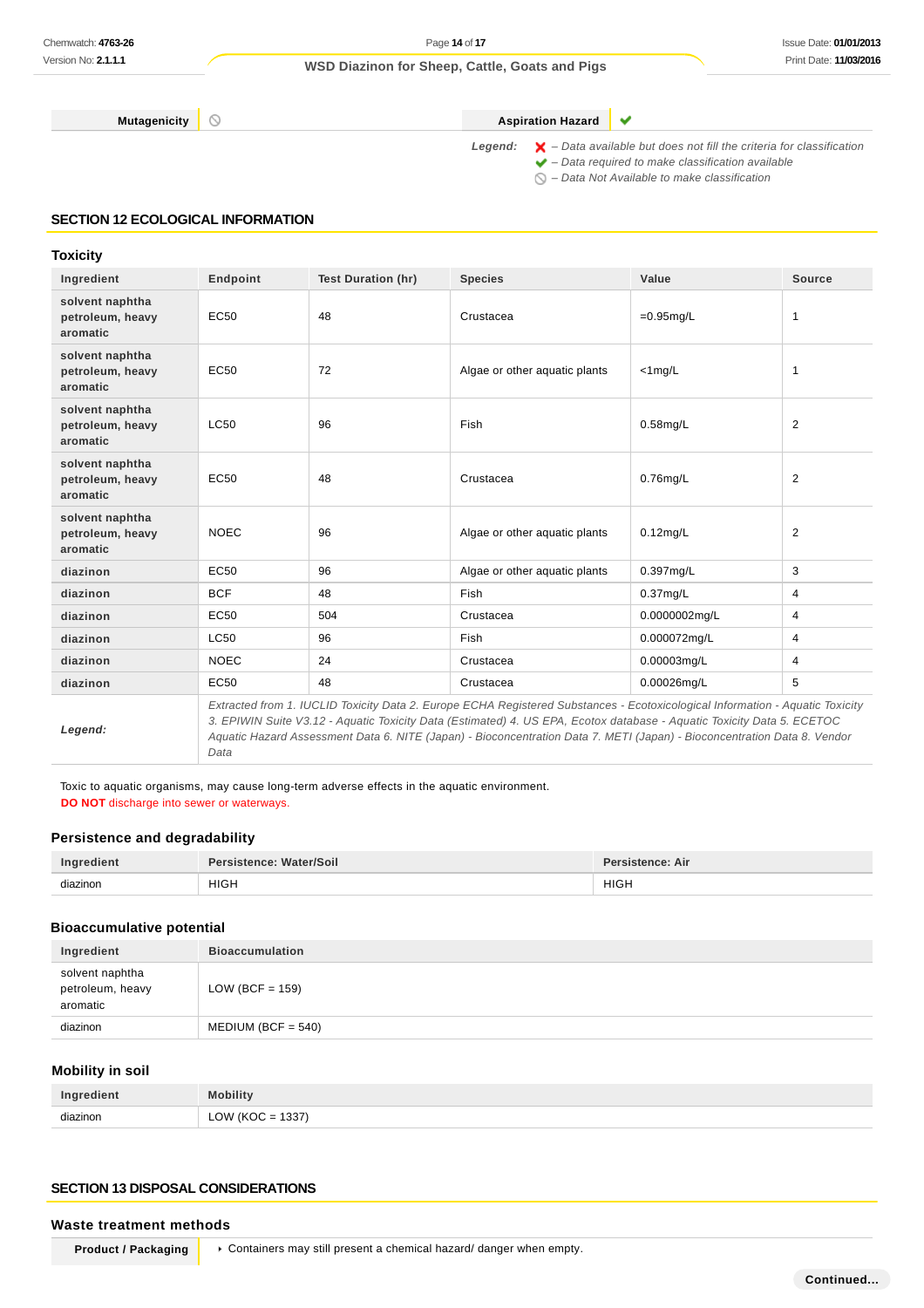| disposal | ▶ Return to supplier for reuse/ recycling if possible.<br>Otherwise:<br>If container can not be cleaned sufficiently well to ensure that residuals do not remain or if the container cannot be used to<br>store the same product, then puncture containers, to prevent re-use, and bury at an authorised landfill.<br>► Where possible retain label warnings and SDS and observe all notices pertaining to the product.<br>Legislation addressing waste disposal requirements may differ by country, state and/ or territory. Each user must refer to<br>laws operating in their area. In some areas, certain wastes must be tracked.<br>A Hierarchy of Controls seems to be common - the user should investigate:<br>▶ Reduction<br>$\triangleright$ Reuse<br>$\triangleright$ Recycling<br>▶ Disposal (if all else fails)<br>This material may be recycled if unused, or if it has not been contaminated so as to make it unsuitable for its intended use.<br>If it has been contaminated, it may be possible to reclaim the product by filtration, distillation or some other means. Shelf life<br>considerations should also be applied in making decisions of this type. Note that properties of a material may change in use,<br>and recycling or reuse may not always be appropriate.<br>DO NOT allow wash water from cleaning or process equipment to enter drains.<br>It may be necessary to collect all wash water for treatment before disposal.<br>In all cases disposal to sewer may be subject to local laws and regulations and these should be considered first.<br>• Where in doubt contact the responsible authority.<br>► Recycle wherever possible. Special hazard may exist - specialist advice may be required.<br>Consult manufacturer for recycling options.<br>Consult State Land Waste Management Authority for disposal.<br>▶ Bury or incinerate residue at an approved site. |
|----------|----------------------------------------------------------------------------------------------------------------------------------------------------------------------------------------------------------------------------------------------------------------------------------------------------------------------------------------------------------------------------------------------------------------------------------------------------------------------------------------------------------------------------------------------------------------------------------------------------------------------------------------------------------------------------------------------------------------------------------------------------------------------------------------------------------------------------------------------------------------------------------------------------------------------------------------------------------------------------------------------------------------------------------------------------------------------------------------------------------------------------------------------------------------------------------------------------------------------------------------------------------------------------------------------------------------------------------------------------------------------------------------------------------------------------------------------------------------------------------------------------------------------------------------------------------------------------------------------------------------------------------------------------------------------------------------------------------------------------------------------------------------------------------------------------------------------------------------------------------------------------------------------------------|
|          | ▶ Decontaminate empty containers. Observe all label safequards until containers are cleaned and destroyed.<br>► Puncture containers to prevent re-use and bury at an authorised landfill.                                                                                                                                                                                                                                                                                                                                                                                                                                                                                                                                                                                                                                                                                                                                                                                                                                                                                                                                                                                                                                                                                                                                                                                                                                                                                                                                                                                                                                                                                                                                                                                                                                                                                                                |

#### **SECTION 14 TRANSPORT INFORMATION**

## **Labels Required**

|                         | 變<br><b>TOXIC</b> |
|-------------------------|-------------------|
| <b>Marine Pollutant</b> | -42               |
| <b>HAZCHEM</b>          | 2X                |

### **Land transport (ADG)**

| <b>UN number</b>                       | 3018                                                                   |
|----------------------------------------|------------------------------------------------------------------------|
| Packing group                          | Ш                                                                      |
| <b>UN proper shipping</b><br>name      | ORGANOPHOSPHORUS PESTICIDE, LIQUID, TOXIC (contains diazinon)          |
| <b>Environmental hazard</b>            | Not Applicable                                                         |
| <b>Transport hazard</b><br>class(es)   | Class<br>6.1<br>Subrisk<br>Not Applicable                              |
| <b>Special precautions</b><br>for user | Special provisions<br>61 223 274<br>Limited quantity<br>5 <sub>L</sub> |

## **Air transport (ICAO-IATA / DGR)**

| <b>UN number</b>                     | 3018                                                                   |
|--------------------------------------|------------------------------------------------------------------------|
| Packing group                        | Ш                                                                      |
| UN proper shipping<br>name           | Organophosphorus pesticide, liquid, toxic * (contains diazinon)        |
| <b>Environmental hazard</b>          | Not Applicable                                                         |
| <b>Transport hazard</b><br>class(es) | <b>ICAO/IATA Class</b><br>6.1<br>ICAO / IATA Subrisk<br>Not Applicable |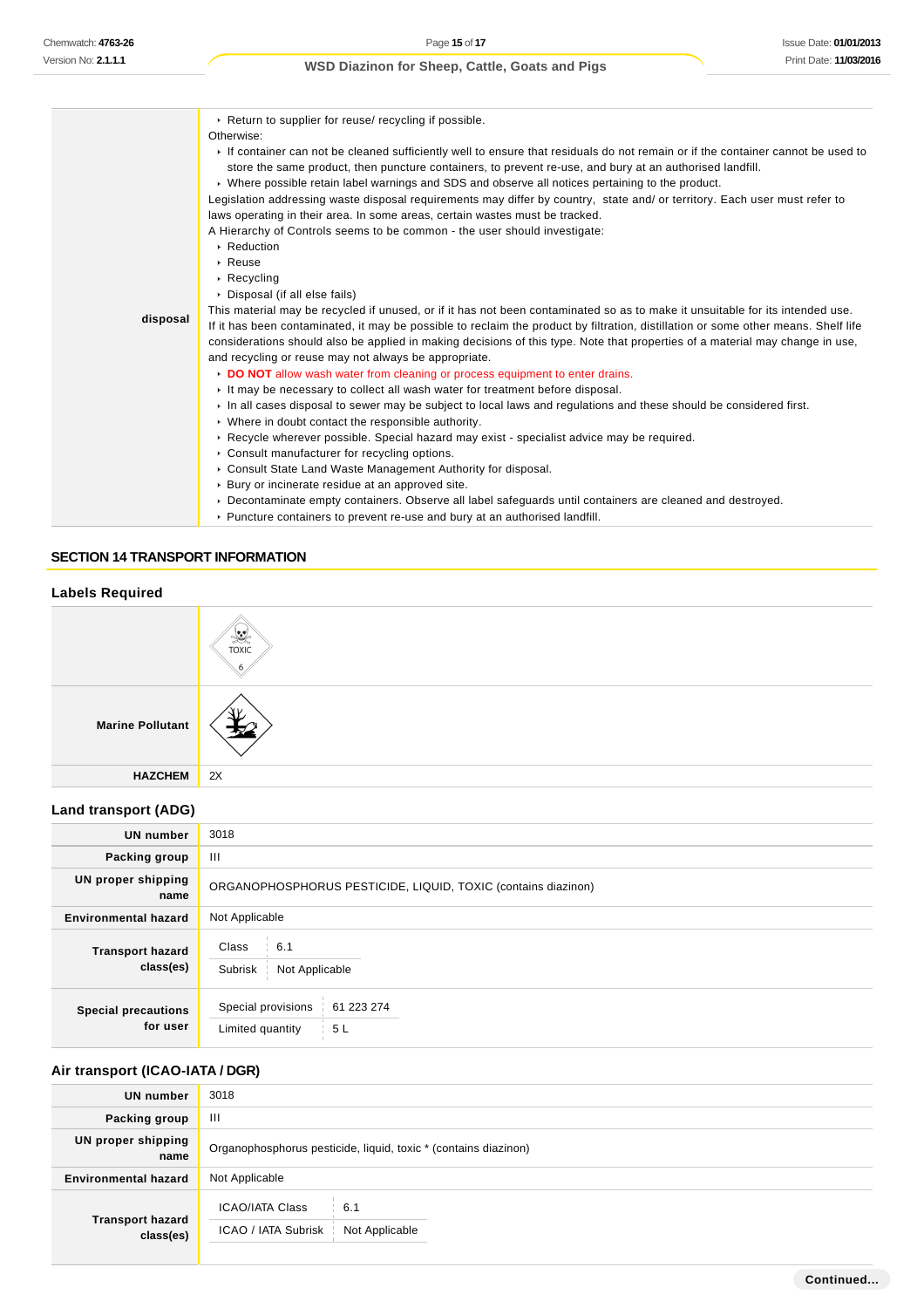|                                        | <b>ERG Code</b><br>6L                                     |       |
|----------------------------------------|-----------------------------------------------------------|-------|
| <b>Special precautions</b><br>for user | Special provisions                                        | A3A4  |
|                                        | Cargo Only Packing Instructions                           | 663   |
|                                        | Cargo Only Maximum Qty / Pack                             | 220 L |
|                                        | Passenger and Cargo Packing Instructions                  | 655   |
|                                        | Passenger and Cargo Maximum Qty / Pack                    | 60 L  |
|                                        | Passenger and Cargo Limited Quantity Packing Instructions | Y642  |
|                                        | Passenger and Cargo Limited Maximum Qty / Pack            | 2L    |

### **Sea transport (IMDG-Code / GGVSee)**

| <b>UN number</b>                       | 3018                                                                                                    |
|----------------------------------------|---------------------------------------------------------------------------------------------------------|
| Packing group                          | Ш                                                                                                       |
| <b>UN proper shipping</b><br>name      | ORGANOPHOSPHORUS PESTICIDE, LIQUID, TOXIC (contains diazinon)                                           |
| <b>Environmental hazard</b>            | <b>Marine Pollutant</b>                                                                                 |
| <b>Transport hazard</b><br>class(es)   | <b>IMDG Class</b><br>6.1<br><b>IMDG Subrisk</b><br>Not Applicable                                       |
| <b>Special precautions</b><br>for user | <b>EMS Number</b><br>$F-A, S-A$<br>Special provisions<br>61 223 274<br><b>Limited Quantities</b><br>5 L |

#### **Transport in bulk according to Annex II of MARPOL and the IBC code**

Not Applicable

## **SECTION 15 REGULATORY INFORMATION**

**National Inventory Status**

#### **Safety, health and environmental regulations / legislation specific for the substance or mixture**

**SOLVENT NAPHTHA PETROLEUM, HEAVY AROMATIC(64742-94-5) IS FOUND ON THE FOLLOWING REGULATORY LISTS**

Australia Hazardous Substances Information System - Consolidated Lists Australia Inventory of Chemical Substances (AICS)

## **DIAZINON(333-41-5) IS FOUND ON THE FOLLOWING REGULATORY LISTS**

| Australia Exposure Standards                                           |
|------------------------------------------------------------------------|
| Australia Hazardous Substances Information System - Consolidated Lists |

Australia Inventory of Chemical Substances (AICS) International Agency for Research on Cancer (IARC) - Agents Classified by the IARC Monographs

| <b>National Inventory</b>        | otatus                                                                                                                                                                                                  |
|----------------------------------|---------------------------------------------------------------------------------------------------------------------------------------------------------------------------------------------------------|
| Australia - AICS                 | Y                                                                                                                                                                                                       |
| Canada - DSL                     | Y                                                                                                                                                                                                       |
| Canada - NDSL                    | N (diazinon; solvent naphtha petroleum, heavy aromatic)                                                                                                                                                 |
| China - IECSC                    | Y                                                                                                                                                                                                       |
| Europe - EINEC /<br>ELINCS / NLP | Υ                                                                                                                                                                                                       |
| Japan - ENCS                     | Υ                                                                                                                                                                                                       |
| Korea - KECI                     | Y                                                                                                                                                                                                       |
| New Zealand - NZIoC              | Y                                                                                                                                                                                                       |
| Philippines - PICCS              | Y                                                                                                                                                                                                       |
| USA - TSCA                       | Υ                                                                                                                                                                                                       |
| Legend:                          | $Y = All$ ingredients are on the inventory<br>$N = Not$ determined or one or more ingredients are not on the inventory and are not exempt from listing(see specific ingredients<br><i>in brackets</i> ) |

#### **SECTION 16 OTHER INFORMATION**